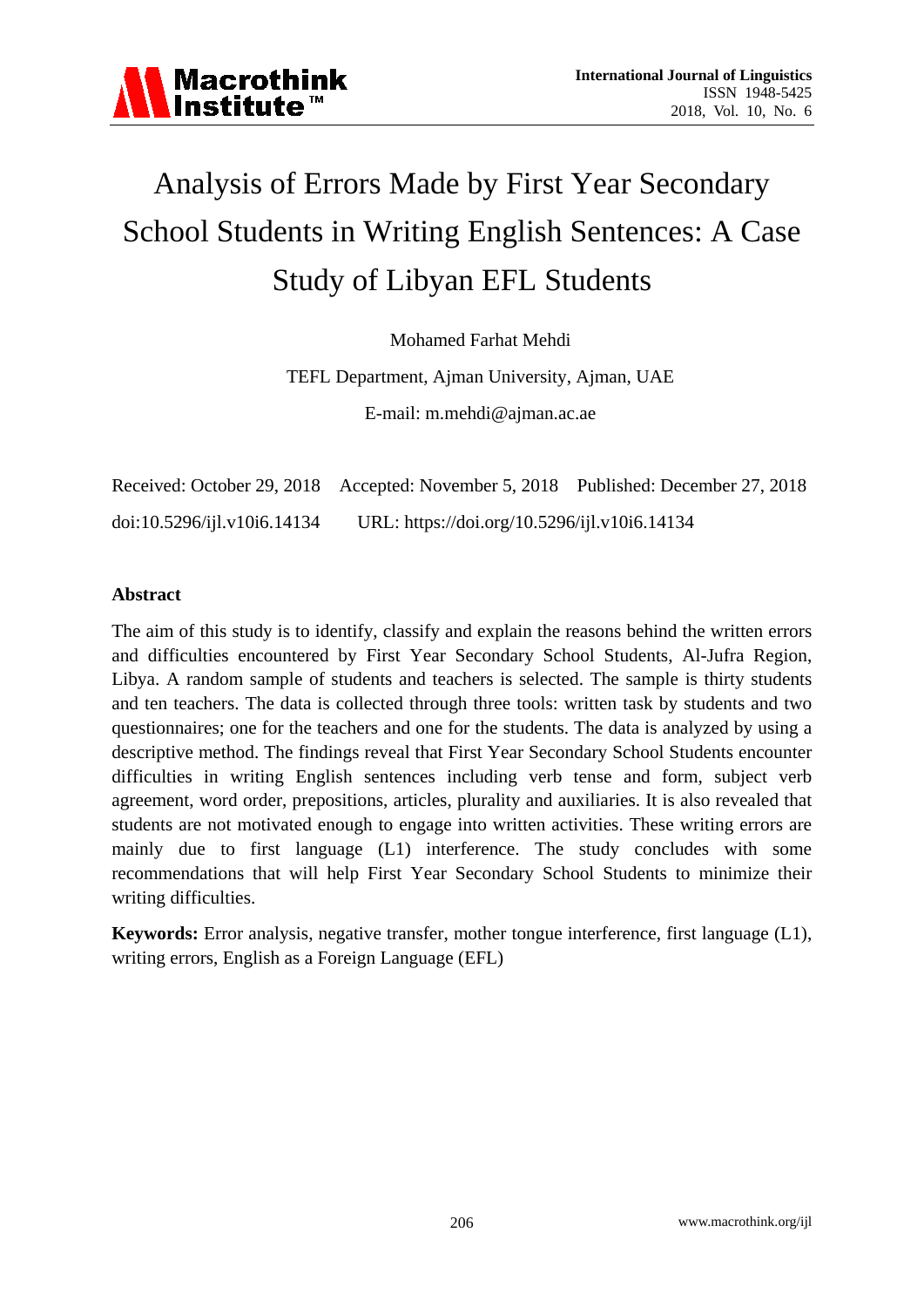

## **1. Introduction**

Writing is the most difficult skill for students who learn English as a foreign or second language. English language has certain rules that need to be followed to write correct sentences. It does not seem difficult for students to learn and grasp English language rules. However, when it comes to applying these rules, they fail to write correct sentences. This is due to various reasons, which will be explained in detail.

## *1.1 Statement of the Study*

Writing a correct sentence is not easy even in the mother tongue. To write in a foreign or a second language is more difficult and intricate. Although students of a secondary stage may memorize a decent number of terms and grammar rules, they rarely use these terms and rules properly. Therefore, the main objective of this study is to help students overcome and minimize common English writing errors.

### *1.2 Research Questions*

This study investigates the problems and difficulties that face First Year Secondary School Students in writing English sentences in Houn Secondary School, Al-Jufra Region, Libya. The study deals with the following research questions:

- 1. Are First Year Students of Secondary Stage weak in writing English sentences?
- 2. Is the first language interference the main source of errors for First Year Secondary School Students?
- 3. Does the difficulty of English rules present undesirable impact on students' writings?
- 4. What are the most causes of grammatical errors made by First Year Secondary School Students?

## *1.3 Objectives of the Study*

This study aims to investigate teaching of English at First Year Secondary School in Al-Jufra region, Libya and analyze the errors that the students commit in witting English sentences. Therefore, it tries to tackle possible problems and recommend ways to avoid and overcome them.

#### *1.4 Significance of the Study*

This study is important in this stage of education in writing correct English sentences. It is expected to be of significance as an attempt to find useful ways to teach and learn how to write correct English sentences. Both students and teachers can benefit from this study.

#### **2. Literature Review**

#### *2.1 Views on Error Analysis*

Error Analysis (EA) has become an important method for teachers of English as a foreign or a second language. It helps those teachers to analyze the learners' errors that enable them to choose the strategies that best suit their students.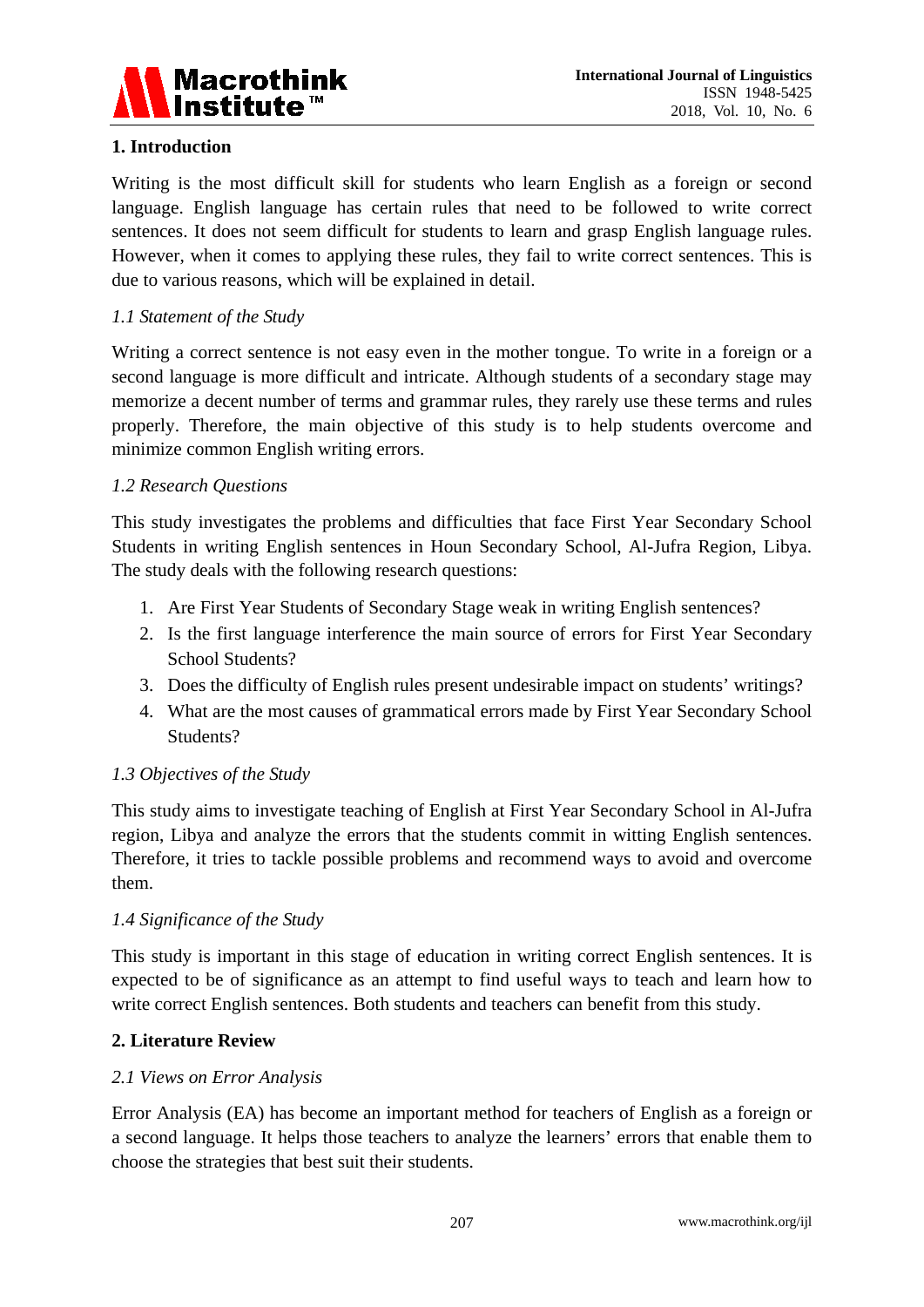S. P Corder gets the credit for introducing Error Analysis to take its place as a systematic method in the field of linguistics. Rod Ellis (1994: 48) supports this view by stating that "it was not until the 1970's that EA became a recognized part of Applied Linguistics, a development that owed much to the work of Corder". Before Corder, linguists such as French (1949) observed learners' errors and tried to see which ones were common, but not much attention was drawn to their role in Second Language Acquisition. It was Corder (1967) who showed the information about errors that would be helpful to teachers, researchers and students.

Experts have presented various definitions of errors. Two definitions are given here. First, "an error is a systematic deviation, when a learner has not learned something and consistently gets it wrong" (James, 1998: 77, cited in Bahri & Sugeng 2008: 3). Second, "an error is a systematic deviation from the norms of the language being learned" (Corder in Gass & Selinker, 2001: 78).

Crystal (1999) (cited in Bain, 2006: 7) defines Error Analysis as "a technique for identifying, classifying and systematically interpreting the unacceptable forms produced by someone learning a foreign language, using any of the principles and procedures provided by linguistics". Errors are the reflection of the lack of knowledge in the learners' minds, while the mistakes are the reflection of the lack of the usage of that knowledge.

In learning English as a foreign language, it is unavoidable to make errors before being proficient in the four skills of the language. In the fourth skill that is writing, learners' errors are considered vital for their learning of English.

Applied linguists, researchers and teachers involved in English language recognize that errors of the learners that they make while writing English sentences are needed to be analyzed carefully. Robinson (1998 cited in Tizon 2014:3) states, "it is not a new idea that errors should be treated as a developmental problem and that instructors should exercise patience in dealing with them". Writing is not an easy skill. It requires intellectual examination and linguistic analysis. It is not easy to learn how to write in a foreign language and become a good writer.

Tan (2001: 1) states that "English writing instruction is assuming an increasing role in foreign language education". There are many researches on error analysis centered on the written work of the learners. Those researches demonstrated the way error analysis is utilized to develop the skill of writing. In these studies, researchers analyze possible sources of errors in learners' writing and try to present a method for writing in order to get better writing task. Raimes (1983:6) points out that "the relationship between writing and thinking makes writing valuable". She also identified the components for producing clear and effective sentences as "content, purpose, word choice, organization, grammar and syntax".

There are many studies on error analysis based on learners' written work. Such studies demonstrated how error analysis could be used to improve writing skills. In these studies, researches analyze possible sources of errors in learners' writings and attempt to provide an approach for writing where error analysis can help achieve better writing skills.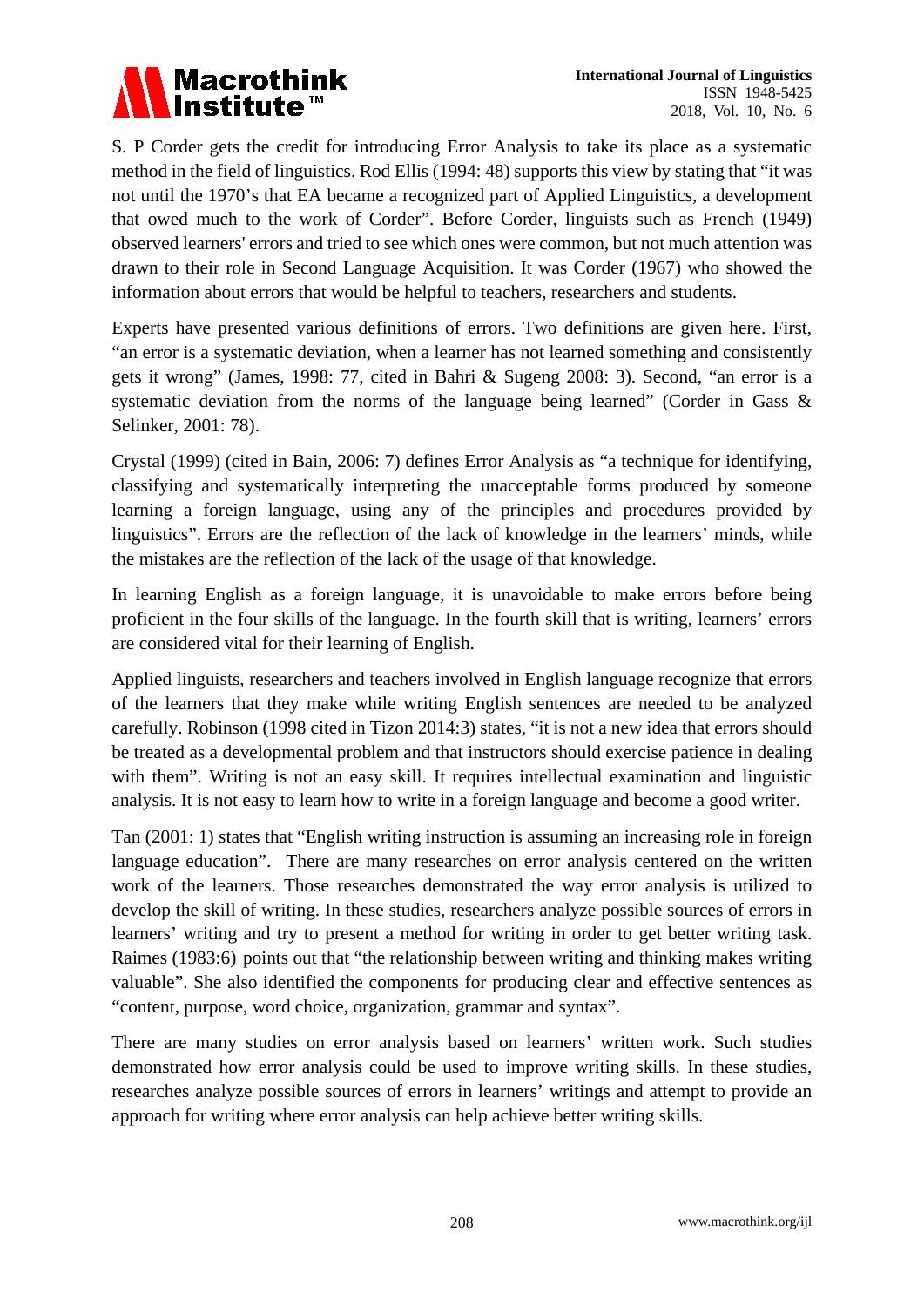

## *2.2 Types of Errors*

It is not easy to categorize errors and attribute their occurrence to one or other factor such as teaching situation, the learners' native language interference, learners' strategies or the interaction of two or more causes.

According to Corder (1967), making errors is unavoidable part of the learning process; therefore, learners cannot acquire the language without making errors. Errors, which are systematic deviation, are not like mistakes. Mistakes are not systematic deviation. They are random slips in performance and can be self-corrected. Even native speakers of the language commit mistakes. These mistakes are a result of memory lapses that the speaker can correct immediately and easily. Errors on the hand are committed because of the lack of knowledge and learners cannot correct these errors by themselves.

Dulay et al. (1982 cited in Al-Buainain 2007: 5) discuss four types of errors: "developmental, interlingual, ambiguous and other errors. Developmental and interlingual errors are similar to those made by children learning a target language as their first language". Selinker (1972) refers to these interlingual errors as interference errors resulting from the negative transfer from the mother tongue. To find out whether the mother tongue has an effect on the production of the learners, researchers study this production to see if there are similarities between the two languages. Ambiguous errors are categorized as developmental or interlingual because they are the result of mother tongue's effect. The final type of errors is identified as others. Dulay and Burt (1973 cited in Al-Buainain 2007: 5) classified these errors as unique because they are unique to the learners and do not fit within any other group.

#### 2.2.1 Grammatical Errors

Writing sentences is more than producing and using words. To produce a complete sentence, one has to be able to write a string of words in certain order to meet the grammatical and logical requirements. Another reason for learner's errors is grammar construction. Richard (1971) points out four types of intralingual grammar errors: (i) overgeneralization error: the learner makes a divergent structure based on other structure in the same target language; (ii) ignorance of rule restrictions: the learner uses rules where they are not applicable; (iii) incomplete application of rules: the learner fails to apply the right structure of the target language; (iv) false hypothesis: the learner does not fully distinguish different categories of the target language.

#### *2.3 Sources of Errors*

Brown (1981) and Richards (1974) point out four sources of errors: (i) interlingual errors: errors caused by mother tongue interference; (ii) intralingual errors: which are overgeneralization of rules and simplification; (iii) developmental errors: errors similar to that occur in first language learning; (iv) unique errors: errors neither interference nor developmental. Scott and Tucker (1974 cited in in Al-Buainain 2007: 5) suggest that 'al ffusha' the High variety of Arabic interferes in the written English of Arab students. Ancker (2000 cited in in Al-Buainain 2007: 5) points out different reasons for error occurrence such mother tongue interference, overgeneralization, inadequate knowledge of the target language and its complexity.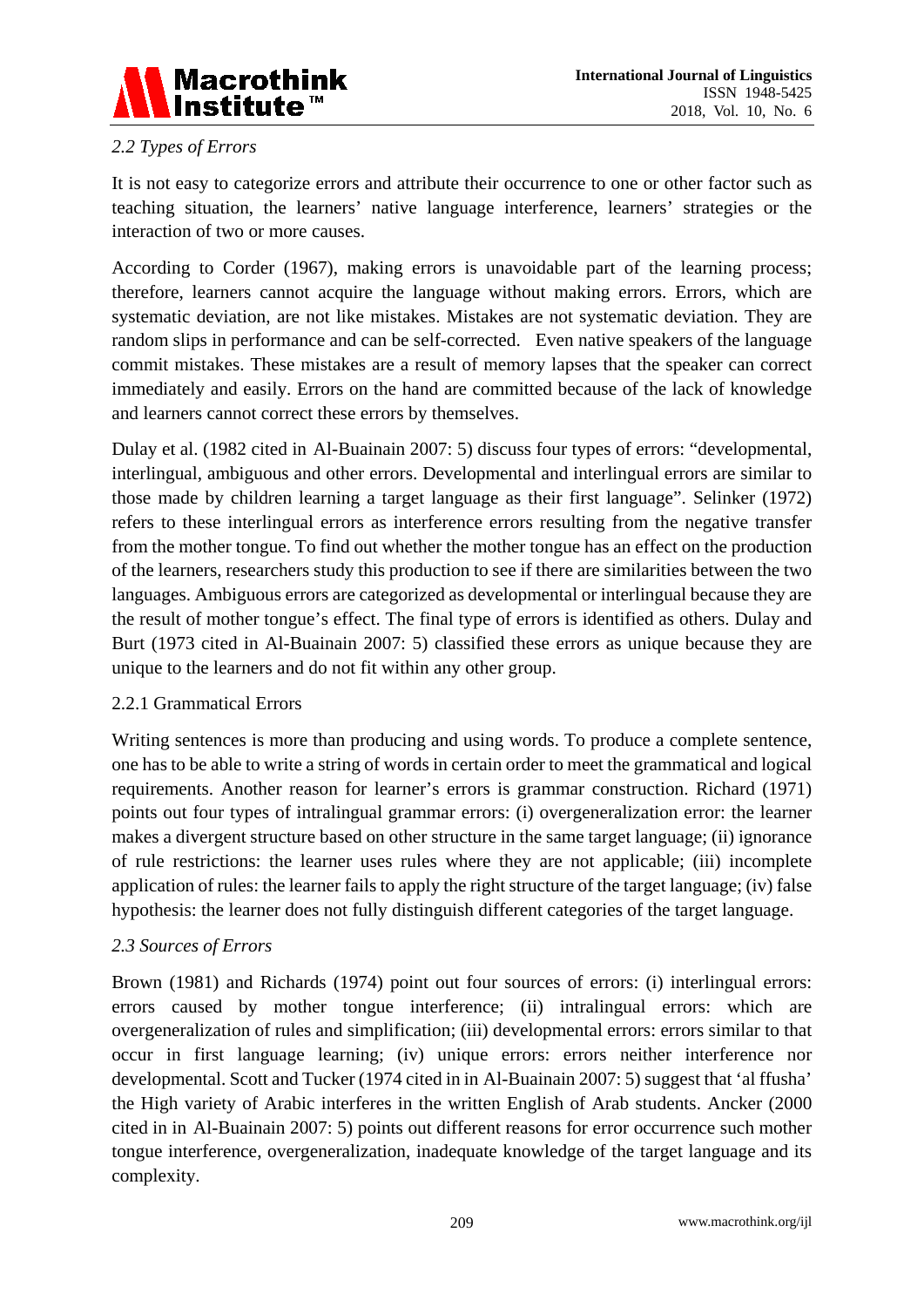

## *2.4 Correctness and Errors*

Effective writing in English is becoming vital matter worldwide. Possessing the ability to write well is widely considered an important matter. Many teachers in different schools and educational stages take the burden of correcting their students' writing assignments. The burden increases if the students do not follow the correct writing instructions given to them. The errors that the students make provide feedback to the teachers on their methods and techniques that they use in their teaching. This feedback helps the teachers to evaluate and improve their way of teaching.

Robinson (1998 cited in Tizon 2014) states that making an error is a natural matter; nevertheless, teachers wonder why learners continue to commit same errors even after these errors are frequently pointed out to them. He points out that not all errors are the same and learners can correct some by themselves. Erdogan (2005:261) agrees with Robinson when he states that mistakes are not avoidable in the process of foreign language learning, and also in posing a question of why do learners make same mistakes even when they are pointed out and corrected. He suggested that language teachers and linguists should study this phenomenon carefully. He (Ibid, 262) states that error analysis enables teachers "to find out the sources of errors and take pedagogical precautions towards them".

## **3. Methodology**

## *3.1 Method*

Since the aim of this research was to identify and analyze some errors that might be encountered by First Year Secondary School Students in writing English sentences, the descriptive method was applied. This method could provide information about naturally occurring behavior, attitude or other characteristics of a particular group (Prescott and Soeken, 1989; Penwarden, 2014)).

Descriptive statistics was used in this study because it gave the analysis that helped in describing, showing or summarizing data in a meaningful way, as the main purposes of descriptive research are to describe, explain and validate findings.

#### *3.2 Participants*

The participants of this research are thirty students who were in the First Year of Secondary School. Their ages ranged between fifteen and sixteen years. All participants were male students who studied English as a foreign language for four years as a school subject. Among the first year students' teachers, ten participated in the questionnaire.

#### *3.3 Instruments*

This study employed a mixed technique designed to obtain data that would show the sources of students' errors and explore teachers and students' attitudes towards writing English sentences. The following tools were used for data collection:

a. Sentences writing task: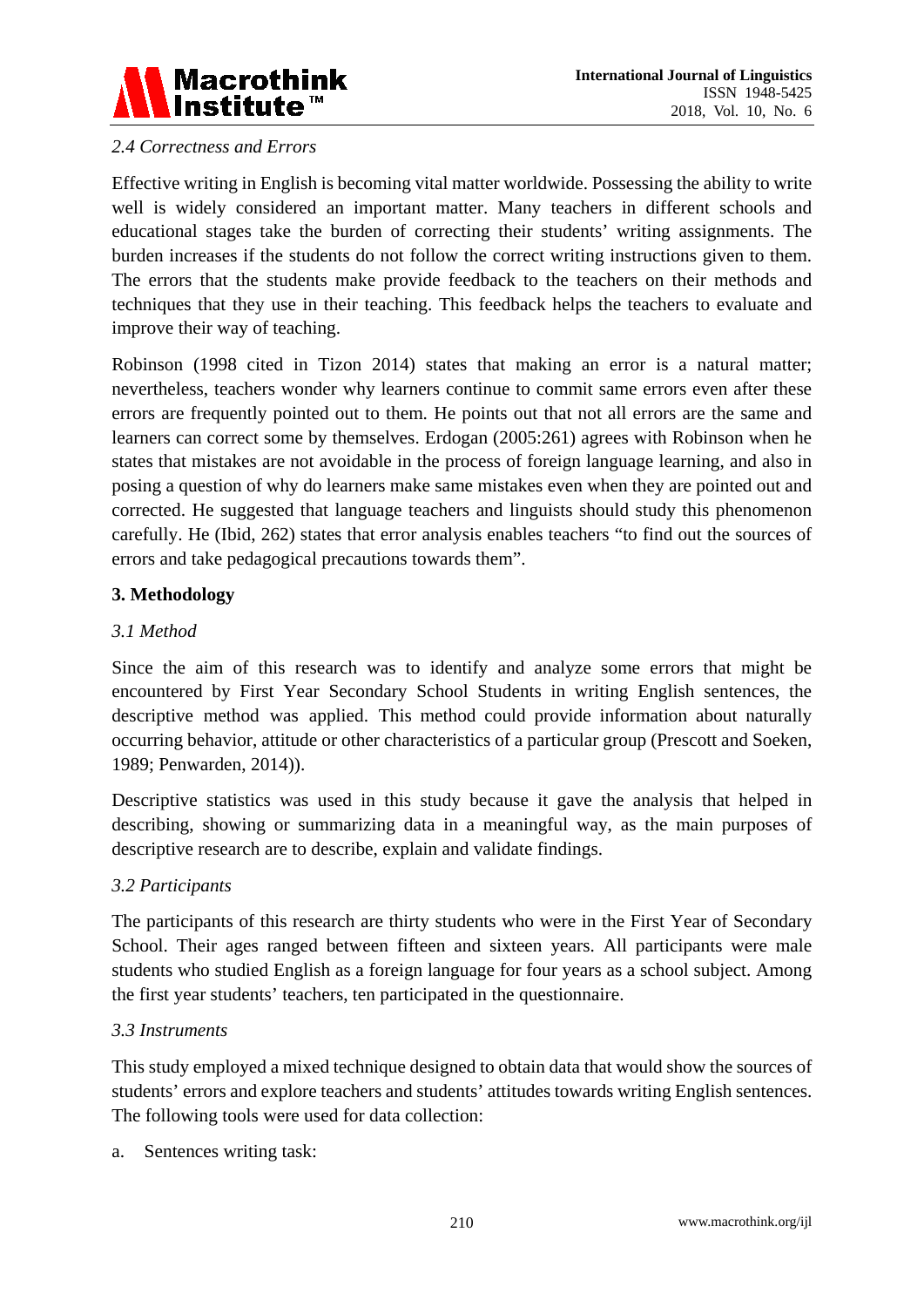

The writing task of the study was one of the instruments that was employed to define the students' abilities in writing and to find out whether they encounter difficulties in writing general English sentences in a short paragraph

#### b. Two questionnaires:

One questionnaire for the students and another for the English teachers were adopted from Hourani, Taiseer Y. (2008) and used. The first was intended to discover the students' attitudes towards forming sentences in English and it consisted of some statements set up to register their occurrence in relation to frequent usage ranging from 'never' to 'always' (appendix 1). Arabic translation of the questionnaire was used to help students to fully understand what was required. It was given to the same students who participated in the writing task. The other questionnaire was intended for the teachers to explore their viewpoints and attitudes towards teaching English (appendix 2).

#### *3.4 Procedures*

Before taking any steps, a permission request to carry out the research at the school was submitted to the school authority and to the concerned teachers. After the permission was granted, a brief explanation was given to the students and the teachers about the aim of the study, and how they would respond to the tasks.

The teachers of the first year students were asked to allow twenty-five minutes of the class time for the thirty selected students to write a short paragraph using English sentences about any subject they want. The aim was to look for grammar errors in: tenses, subject verb agreement, word order, prepositions, articles, plurality and auxiliaries as well as mother tongue interference. Then the students were given the questionnaire and were asked to respond to it. Meanwhile, the teachers were given their questionnaire that was to explore their attitudes towards their students' writing abilities.

#### *3.5 Limitations of the Study*

First, this study is limited to writing errors made by First Year Secondary School Students in Houn Secondary School, Al-Jufra region, Libya. Second, it studies errors only in writing English sentences in the following aspects: tenses, subject verb agreement, word order, prepositions, articles, plurality and auxiliaries. Third, the number of participants was limited to thirty students.

#### **4. Data Analysis and Discussion**

The results of the research revealed that the students made many different errors in their English sentence writing. It was found that errors in the use of subject verb agreement were most frequent. The causes of the errors could be attributed to the well-known two types of errors: interlingual or intralingual errors. The errors were identified and categorized into these two types.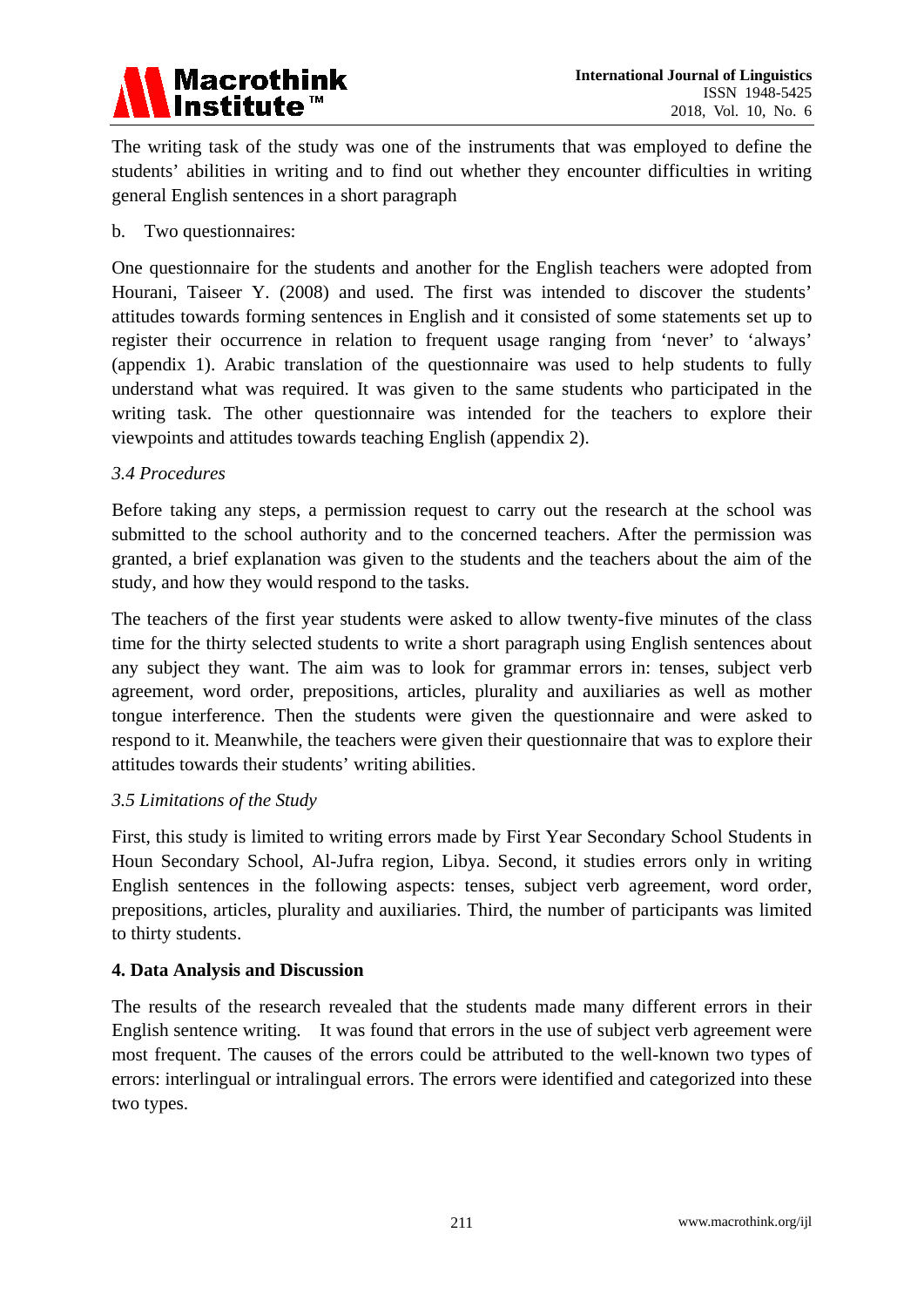

# *4.1 The Writing Task*

The analysis of students' English writing errors, which is based on data obtained through the writing task, was arranged according to the level of difficulty. Table 1 shows the frequency and percentage of writing errors in each category.

| <b>Grammatical Errors</b> | <b>Frequency</b><br>(30 students) | Percentage |
|---------------------------|-----------------------------------|------------|
| Subject-Verb Agreement    | 27                                | 90.0%      |
| Verb Tense and Form       | 25                                | 83.3%      |
| Plurality                 | 22                                | 73.3%      |
| Auxiliaries               | 19                                | 63.3%      |
| Prepositions              | 16                                | 53.3%      |
| Word Order                | 15                                | 50.0%      |
| Articles                  | 15                                | 50.0%      |
| Total                     | 139                               | 100%       |

## Table 1. Total of Grammatical Errors by Libyan EFL Students

## 4.1.1 Subject-Verb Agreement

The most common type of errors made by the participants was in the subject verb agreement. In English, the subject and verb should agree in number and person. Twenty-seven students made errors in subject verb agreement with an error rate of 90%, as shown in some examples below.

1. Plural subject does not agree with the verb:

- The people thinks ...................(think)
- Many children plays ...............(play)
- Teachers speaks fast................(speak)
- 2. Singular subject does not agree with the verb:
- Every teacher have a book ......(has)
- The man come early...............(comes)
- The news <u>are</u> important............(is)

A possible clarification of why the participants tended to add (-s) following a plural subject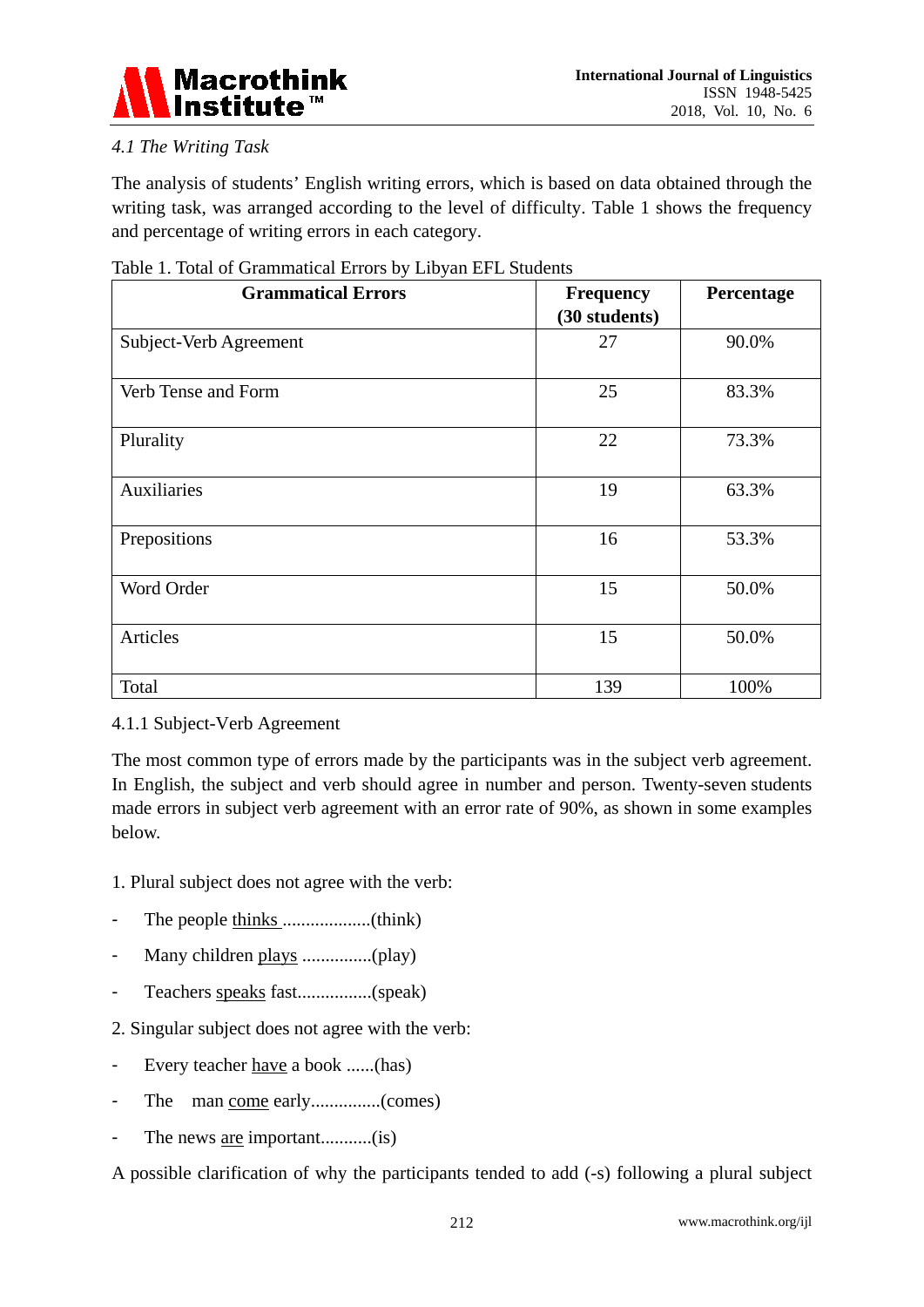

noun, and omit (-s) after a singular subject noun was overgeneralization of the rules of English. They overgeneralized the English rule by attaching the plural (-s) to the verb following the plural subject and omitting the (-s) from the verb the singular subject. This showed that they confused the plural (-s) with singular (-s).

## 4.1.2 Verb Tense and Form

The usage of verbs showed a high rate of errors. Twenty-five students committed errors in this category with an error rate of 83.3%. This result indicated that the students faced problems in the usage of English verbs. The students did not select the appropriate verb forms.

The use of tenses showed that the students faced difficulty in how and when to use tenses with their forms. Most tenses that were wrongly used were present and past simple, and present perfect. This could be attributed to the complexity of the grammar rules. All participants and their responses to the questionnaire (appendix 1) indicated that difficulty of grammar rules was accountable for the trouble they face when writing English sentences. The following are some examples:

- We eat fish yesterday.......................................(ate)
- Last year my class is crowded.......................... (was)
- My sister buyed two books...............................(bought)
- The men is from Tripoli...................................(are)

#### 4.1.3 Plurality

The ratio of errors in plurality was comparatively high related to other grammar errors. It constituted error rate of 73%, as in the following examples:

- a. Errors involving countable nouns where the (-s) was left out:
- The farmer grows many vegetable ..................(vegetables)
- I borrowed some book from the library............(books)
- He saw many boy.............................................(boys)

A good explanation of omitting the (-s) is that students might not understand that determiners such as 'some' and 'many' require nouns in plural forms. They also mix countable and uncountable nouns.

> b. Mixing between countable and uncountable nouns, as in the following examples:

- They drink different coffees..................................(coffee)
- My mother gave me two pieces of **breads**........... (bread)
- He knows a lot of informations............................(information)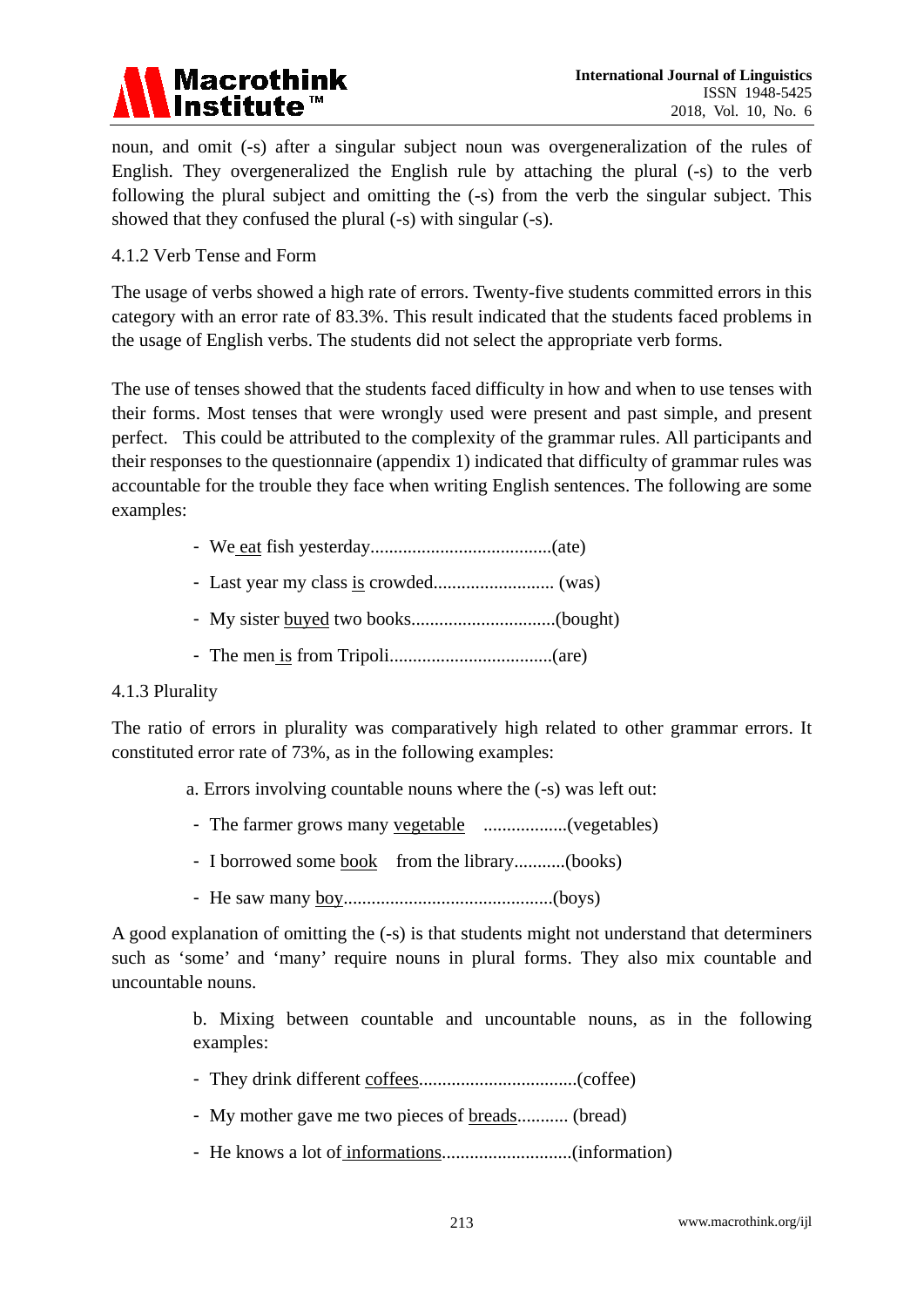

A possible explanation was that students tried to overgeneralize the rule where (-s) would be added to all plurals.

#### 4.1.4 Auxiliaries

Students used auxiliaries such as 'be', 'have' and 'do' incorrectly in many sentences. Nineteen students committed auxiliary errors with the rate of 63.3%. The following are some examples:

- The boys was watching the film.................. (were)
- My father have a car. ..................................(has)
- Cats does not eat grass. ...............................(do)

The errors in auxiliaries were found and the reason behind that might be that Arabic did not have such auxiliaries. Therefore, there was no positive transfer to help.

#### 4.1.5 Prepositions

The use of prepositions constituted 53.3% of the total percentage of errors. Most errors were attributed to mother tongue interference. Hourani (2008: 32) states that "The most closely related studies have emphasized the difficulty of English prepositions for Arab learners". The following were examples of such errors

- I go to school in a car. ................... (by)
- We will come in 5 o'clock. ..............(at)
- I sleep late in Fridays. .....................(on)

English prepositions, which had Arabic equivalents, posed no difficulties for the students, as shown in the following examples:

- I left my books on the desk.
- They meet in a small room.
- I always eat in the evening

#### 4.1.6 Word Order

In word order, the effect of the mother tongue was noticeable especially in the use of adjectives. In Arabic, students' mother tongue, adjectives follow the nouns, whereas the adjectives in English precede the nouns. Fifteen students committed errors in this category with rate errors of 50%, as shown in the following examples:

- The sport is a habit good .........................(a good habit)
- I visited many places interesting..............(interesting places)
- My brother has car a beautiful .................(a beautiful car)
- We saw the places important....................(important places)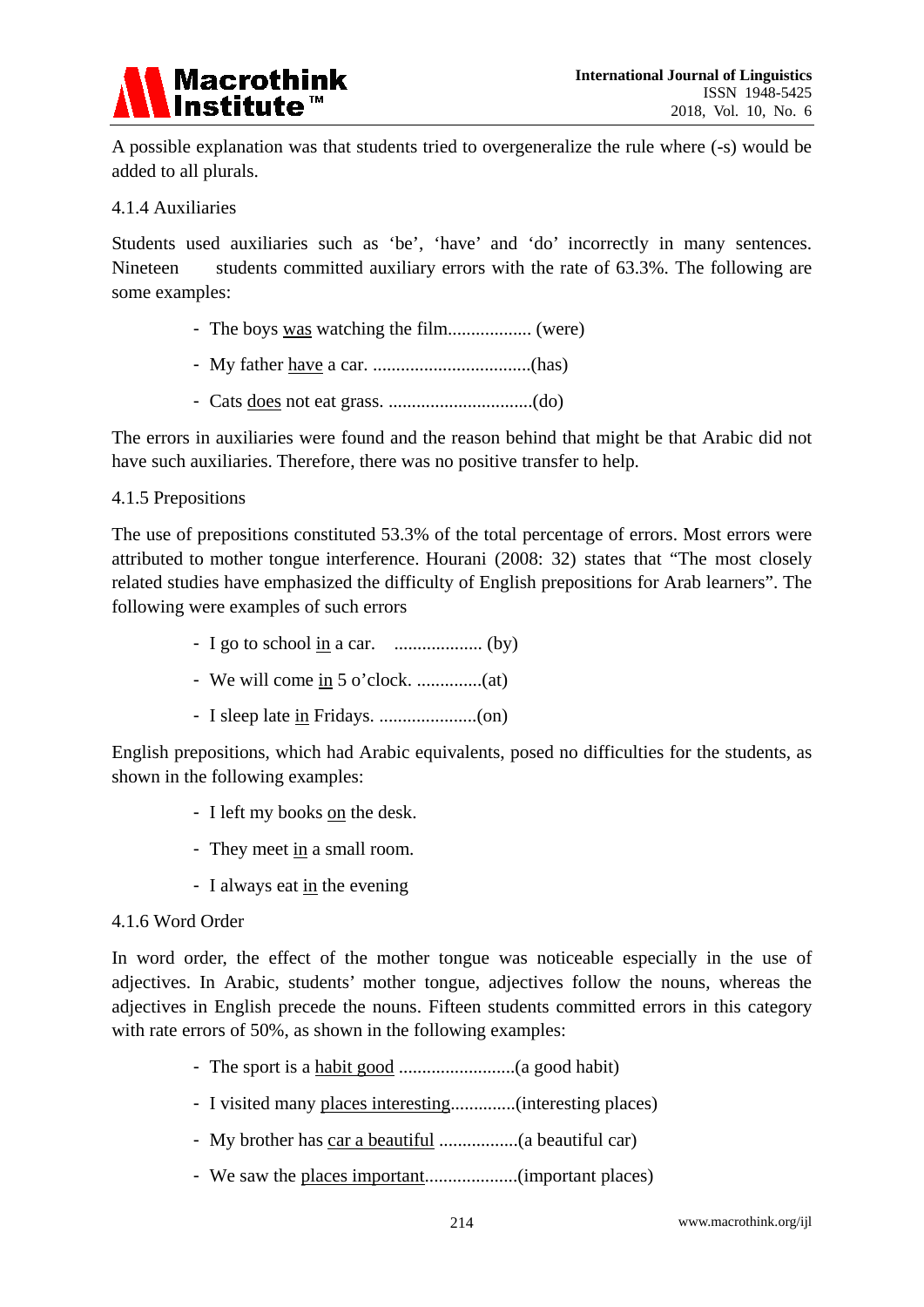

Concerning the forming of questions, the overgeneralization of the rules was obvious which could be because of the complexity of the word order as in the following examples:

- How you can go to school? ........................(can you)
- Why we do come here?...............................(do we)
- When he does he go to school?...................(does he)

## 4.1.7 Articles

Articles were thought to be the cause of difficulty for students of English as a foreign or second language. First Year Secondary School students face problems in selecting the correct definite or indefinite articles needed for a noun in certain settings. They sometimes omitted articles to simplify their writings or replaced them with one another. This showed that the students faced difficulties in using definite and indefinite articles.

The results showed that articles posed frequent problems in the students' writings. The total number of errors occurred with articles was fifteen. They constituted 50% of the total rate of errors, as in the following examples:

- I ate ( ) apple for lunch................ (missing article)............. (an) apple.
- I bought a two pens...................... (adding article)............... ( ) two pens.

The students might have been forgotten to use articles due to mother tongue interference as" the Arabic article system manifested a binary distinction between the defined and the undefined; the English system exhibits a tripartite distinction" (Hourani, 2008: 33).

## **5. Questionnaires**

## *5.1 Students' Questionnaire*

The responses of the teachers' and students' questionnaires were carefully studied. The data obtained from the students' responses, is shown in the following table:

The difficulty of writing English sentences lies in:

تكمن صعوبة كتابة الجمل باللغة الإنجلیزیة في:

Tble 2. Students' Responses to the Questionnaire

| No.            | <b>Difficulty</b>                                                           | <b>Never</b> | Seldom | <b>Sometimes</b> | <b>Always</b> |
|----------------|-----------------------------------------------------------------------------|--------------|--------|------------------|---------------|
|                |                                                                             |              |        |                  |               |
| $\vert$ 1      | The teaching method in writing طرق تدريس<br>الكتابة                         | 6.6%         | 3.3%   | 23.3%            | 66.6%         |
| 2              | The textbook<br>المقرر الدراسي                                              | 13.3%        | 73.3%  | 3.3%             | 3.3%          |
| $\overline{3}$ | Lack of writing activity and homework.<br>قلة الأنشطة الكتاببة<br>والواجبات | 00%          | 6.6%   | 16.6%            | 76.6%         |
| $\overline{4}$ | Not understanding the<br>grammar rules.                                     | 00%          | 6.6%   | 6.6%             | 86.6%         |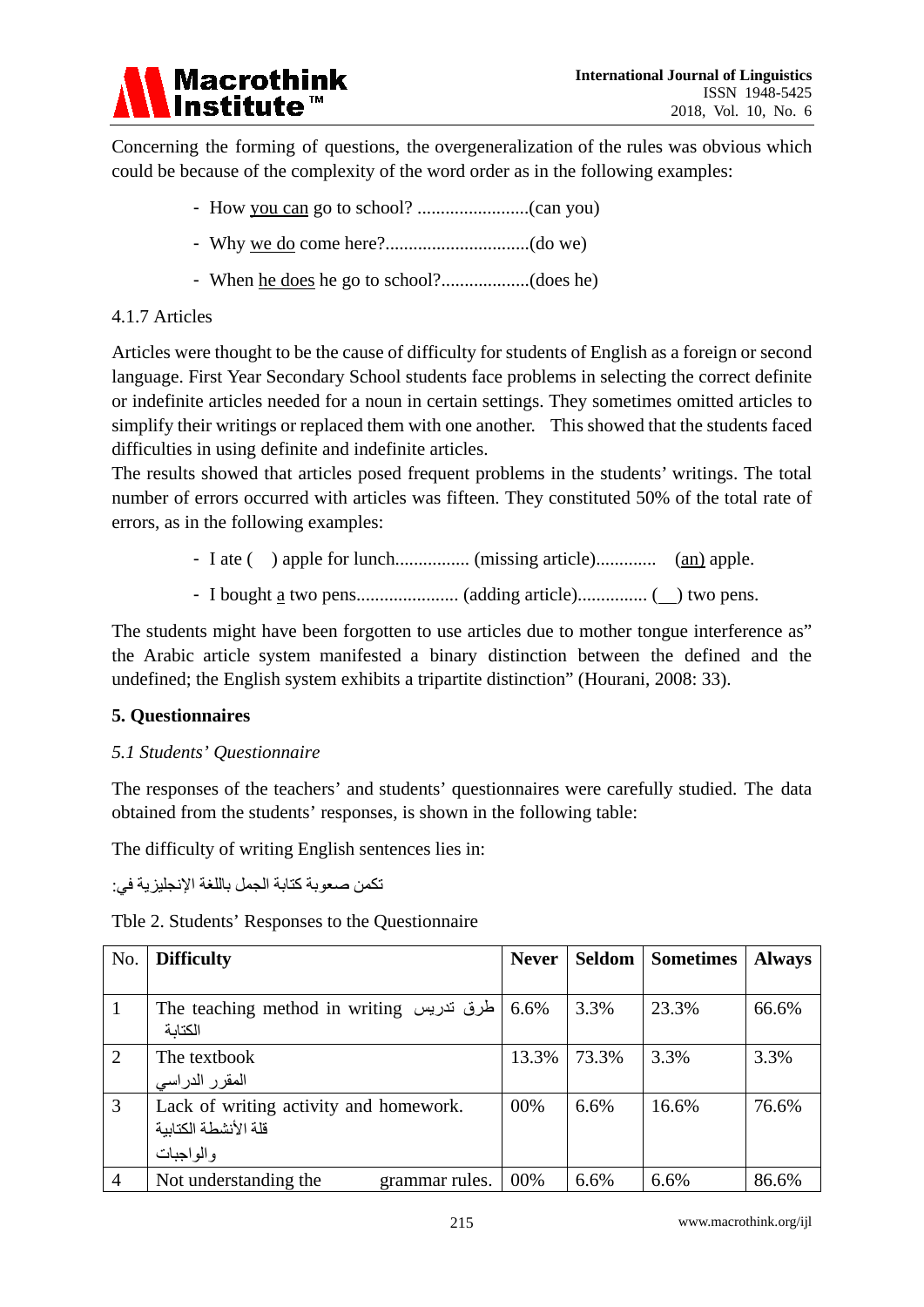

|   | عدم فهم قواعد اللغة.          |      |       |        |       |
|---|-------------------------------|------|-------|--------|-------|
| 5 | Not understanding the         | 6.6% | 6.6%  | 10%    | 73.3% |
|   | mechanics of writing. عدم فهم |      |       |        |       |
|   | أسس الكتابة                   |      |       |        |       |
| 6 | Mother tongue interference    | 10%  | 16.6% | 43.3%  | 30%   |
|   | تدخل لغة الأم                 |      |       |        |       |
| 7 | Lack of motivation            | 6.6% | 6.6%  | 33.2.% | 53.3% |
|   | قلة الحافر                    |      |       |        |       |
| 8 | Lack of vocabulary            | 6.6% | 10%   | 20%    | 63.3% |
|   | قلة المفر دات                 |      |       |        |       |

## Table 3. Students' Responses to the Teaching Method in Writing

| <b>Difficulty</b>                                         | <b>Never</b> | <b>Seldom</b> | <b>Sometimes</b> | <b>Always</b> |
|-----------------------------------------------------------|--------------|---------------|------------------|---------------|
| The teaching method in writing<br>طرق تدريس مهارة الكتابة | 6.6%         | 3.3%          | 23.3%            | 66.6%         |

The above table shows that twenty students (66.6%) believed that the methods of teaching always played a major role in their English writing difficulties, while seven students (23.3%) believed that the methods of teaching sometimes played a major role in their English writing difficulties. Both constituted 89.9%. This percentage is a serious one and has to be studied carefully.

## Table 4. Students' Responses to the Textbook

| <b>Difficulty</b>  | <b>Never</b> | <b>Seldom</b> | <b>Sometimes</b> | <b>Always</b> |
|--------------------|--------------|---------------|------------------|---------------|
| The textbook       | 13.3%        | 73.3%         | 3.3%             | 3.3%          |
| المقر ر<br>الدراسي |              |               |                  |               |

The above table shows that twenty students (73.3%) believed that the textbook did not play a role in their English writing difficulties. Four students (13.3%) believed that the textbook never played a negative role. Both constituted 89.9% and this percentage revealed that the textbook was suitable.

Table 5. Students' Responses to Lack of Writing Activity and Homework

| <b>Difficulty</b>                                                                      | <b>Never</b> | <b>Seldom</b> | <b>Sometimes</b> | <b>Always</b> |
|----------------------------------------------------------------------------------------|--------------|---------------|------------------|---------------|
| Lack of writing activity and $00\%$<br>قلة الأنشطة الكتابية<br>homework.<br>والمواجبات |              | 6.6%          | 16.6%            | 76.6%         |

The above table shows that twenty three students (76.6%) claimed that the lack of writing practice was one of the factors that hindered their sentence writing, whereas five students (16.6%) believed that the lack of writing activities was sometimes a problem.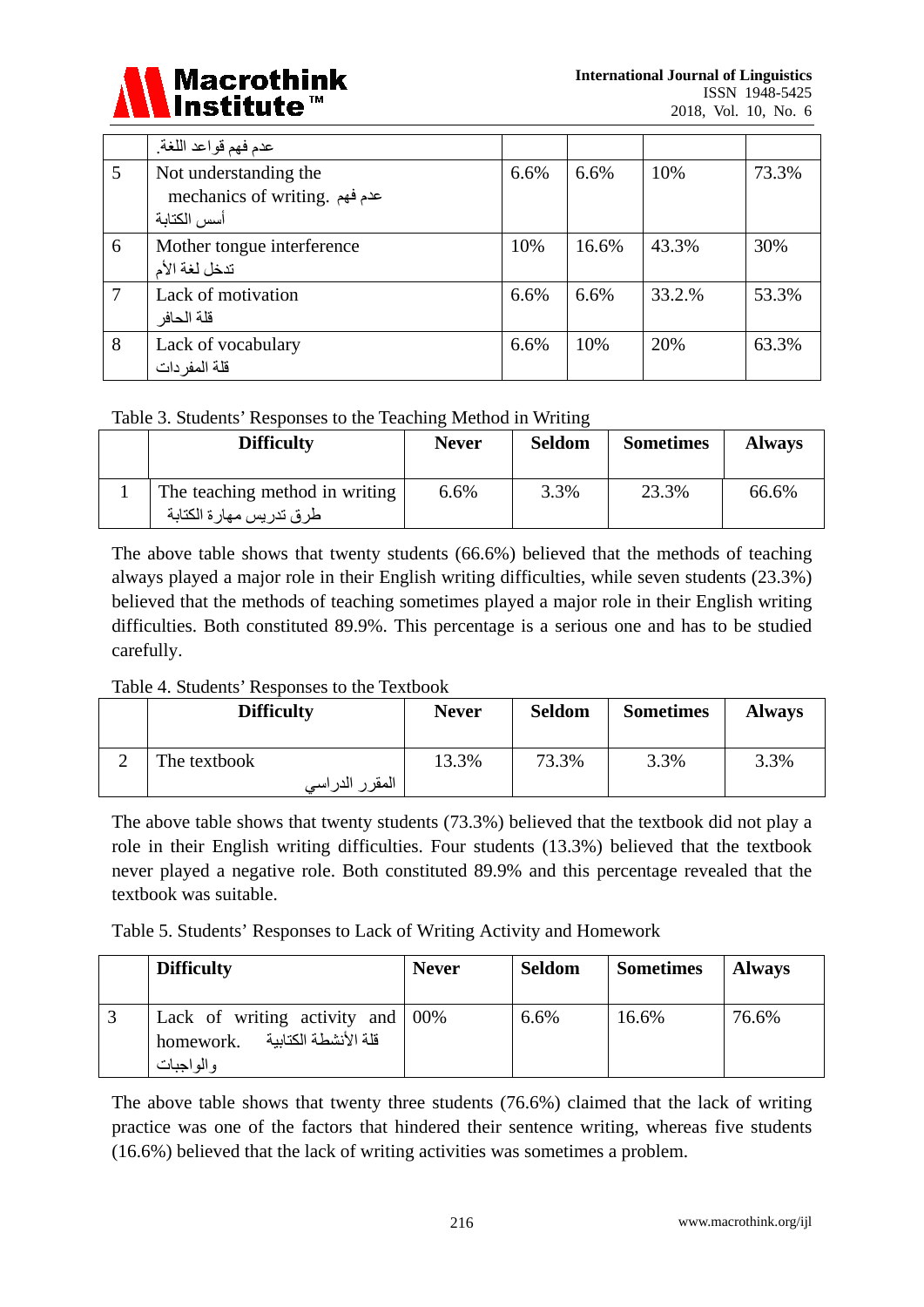

#### Table 6. Students' Responses to Incomprehensibility of Grammar Rules

|                | <b>Difficulty</b>                                              | <b>Never</b> | <b>Seldom</b> | <b>Sometimes</b> | <b>Always</b> |
|----------------|----------------------------------------------------------------|--------------|---------------|------------------|---------------|
| $\overline{4}$ | Not understanding the<br>grammar rules. عدم فهم قواعد<br>اللغة | 00%          | 6.6%          | 6.6%             | 86.6%         |

The above table indicates that twenty-six students (86.6%) always had difficulties in grammar, whereas six students (6.6%) seldom had difficulty and the same number sometimes had grammar difficulties. The high percentage of this difficulty indicated that it constituted another serious difficulty that should be studied.

Table 7. Students' Responses to Incomprehensibility of Mechanics of Writing

| <b>Difficulty</b>                                                            | <b>Never</b> | <b>Seldom</b> | <b>Sometimes</b> | <b>Always</b> |
|------------------------------------------------------------------------------|--------------|---------------|------------------|---------------|
| Not understanding the<br>mechanics of writing. عدم فهم<br>أسس مهار ة الكتابة | 6.6%         | 6.6%          | 10%              | 73.3%         |

The above table indicates that twenty-two students (73.3%) could not always organize their ideas because of the incomprehensibility of mechanics of writing, whereas three students (10%) sometimes face difficulty. Two students (6.6%) and the same number indicated that they never and seldom faced difficulties respectively.

Table 8. Students' Responses to Mother Tongue Interference

| <b>Difficulty</b>                           | <b>Never</b> | <b>Seldom</b> | <b>Sometimes</b> | <b>Always</b> |
|---------------------------------------------|--------------|---------------|------------------|---------------|
| Mother tongue interference<br>تدخل لغة الأم | 10%          | 16.6%         | 43.3%            | 30%           |

The above table indicated that thirteen students (43.3%) thought that their first language interference was the cause of their difficulties in writing English sentences. Nine students (30%) indicated that their mother tongue was the reason behind their writing difficulties. The categories 'always' and 'sometimes' constituted 73.3%, which meant that students relied on translating from their first language when writing in English. Eight students (26.6%) indicated that they seldom and never relayed on their first language when writing English sentences.

Table 9. Students' Responses to Lack of Motivation

|   | <b>Difficulty</b>                | <b>Never</b> | <b>Seldom</b> | <b>Sometimes</b> | <b>Always</b> |
|---|----------------------------------|--------------|---------------|------------------|---------------|
| − | Lack of motivation<br>قلة الحافر | 6.6%         | 6.6%          | 33.2.%           | 53.3%         |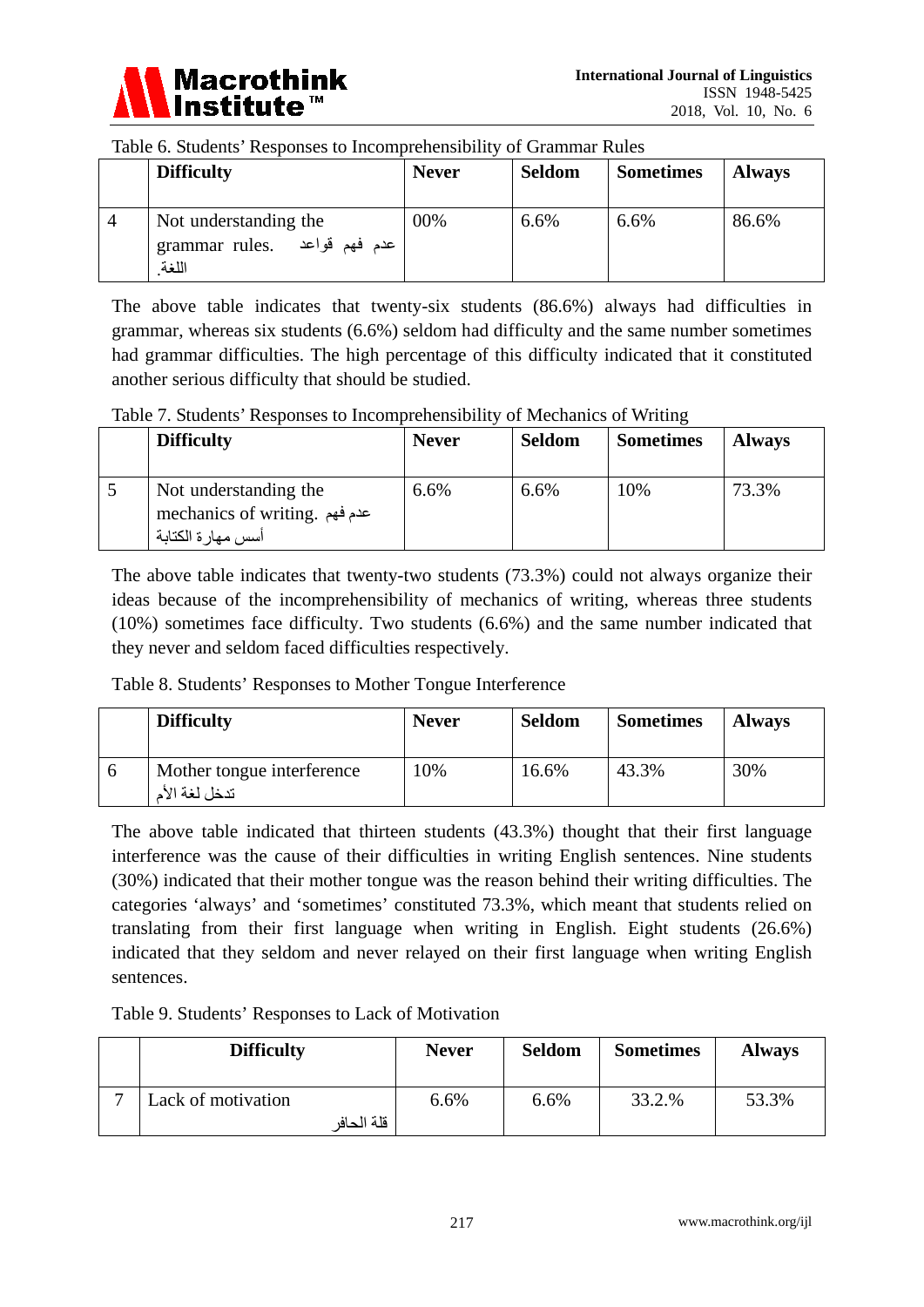

The above table indicates that sixteen students (53.3%) always faced by anxiety that reduced their motivation to write, whereas ten students (33.2%) sometimes felt the lack of motivation while writing. The categories 'always' and 'sometimes' constituted twenty six students (86.5%). This percentage showed that most students encountered lack of motivation that hindered their achievement in English sentences writing. Therefore, it emphasized the significance of the psychological factor and its major important role on learning process for students and teachers. Only four students (13.3%) felt lack of motivation 'never' and 'seldom' respectively.

Table 10. Students' Responses to Lack of Vocabulary

| <b>Difficulty</b>                   | <b>Never</b> | <b>Seldom</b> | <b>Sometimes</b> | <b>Always</b> |
|-------------------------------------|--------------|---------------|------------------|---------------|
| Lack of vocabulary<br>قلة المفر دات | 6.6%         | 10%           | 20%              | 63.3%         |

The above table indicates that nineteen students (63.3%) always had difficulties in vocabulary, whereas six students (20%) sometimes had difficulty. The two categories constituted twenty-five students (83.3%). This percentage indicates that the majority of the students had difficulties in vocabulary knowledge. Most of them did not have enough vocabulary that help them express their ideas and thoughts or understand the meaning of certain words. Three students (10%) indicated that they seldom had difficulties in vocabulary, while two students (6.6%) indicated that they never had difficulty in vocabulary.

## *5.2 Teachers' Questionnaire*

Table 11. Teachers' Responses to the Questionnaire

| No.            | Questions                                                                                               | <b>Never</b> | Seldom | <b>Sometimes</b> | <b>Always</b> |
|----------------|---------------------------------------------------------------------------------------------------------|--------------|--------|------------------|---------------|
| $\mathbf{1}$   | Do you feel that there is a lack of English<br>writing ability in your students?                        | 00%          | 10%    | 30%              | 60%           |
| $\overline{2}$ | Are you content with the syllabus that you<br>taught to students?                                       | 00%          | 00%    | 20%              | 80%           |
| 3              | Do you use supplementary writing materials?                                                             | 10%          | 80%    | 10%              | 00%           |
| 4              | Do the students in your class write daily?                                                              | 00%          | 90%    | 10%              | 00%           |
| 5              | time<br>limitation<br>affect<br><b>Does</b><br>your<br>concentration on practicing writing?             | 00%          | 20%    | 80%              | 00%           |
| 6              | Do your students make different errors in<br>their writing?                                             | 00%          | 00%    | 10%              | 90%           |
| $\tau$         | Does the educational authority in your area<br>training in teaching<br>provide<br>including<br>writing? | 100%         | 00%    | 00%              | 00%           |

Tick the most appropriate box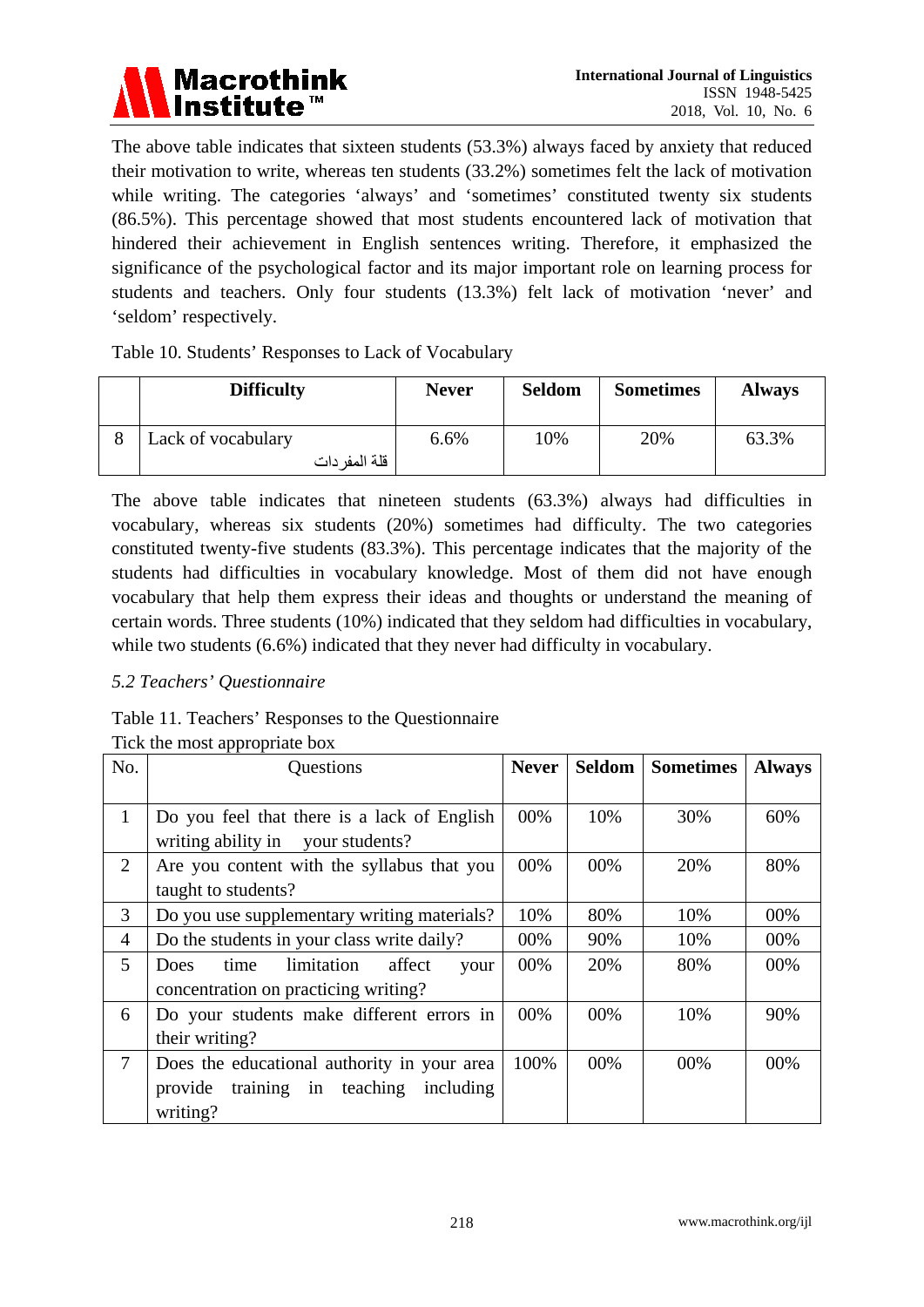

|  | Table 12. Teachers' Responses to Lack of English Writing Ability in their Students |
|--|------------------------------------------------------------------------------------|
|  |                                                                                    |

| No. | <b>Questions</b>                            |     |     | Never   Seldom   Sometimes   Always |     |
|-----|---------------------------------------------|-----|-----|-------------------------------------|-----|
|     | Do you feel that there is a lack of English | 00% | 10% | 30%                                 | 60% |
|     | writing ability in your students?           |     |     |                                     |     |

The above table indicated that six teachers (60%) felt that there was a lack of writing ability in their students, whereas, three teachers (30%) felt that sometimes students lack of writing ability. No one chose the category 'never' and felt that there was absolutely no lack of ability. Only one teacher (10%) chose seldom.

|  | Table 13. Teachers' Responses to their Satisfaction with the Curriculum they Teach |  |  |
|--|------------------------------------------------------------------------------------|--|--|
|--|------------------------------------------------------------------------------------|--|--|

| No. | <b>Questions</b>                           | <b>Never</b> |     | Seldom   Sometimes   Always |     |
|-----|--------------------------------------------|--------------|-----|-----------------------------|-----|
|     | Are you content with the syllabus that you | 00%          | 00% | 20%                         | 80% |
|     | taught to students?                        |              |     |                             |     |

The above table indicates that eight teachers (80%) were always satisfied with the curriculum that they taught to their students. Only two teachers felt that the curriculum was 'sometimes' satisfactory. 'Never' and 'seldom' were not chosen. According to results, the teachers were fully satisfied with the materials that they were using.

Table 14. Teachers' Responses to the Use of Supplementary Writing Materials

| No. | <b>Questions</b>                            |       |     | <b>Never   Seldom   Sometimes   Always</b> |     |
|-----|---------------------------------------------|-------|-----|--------------------------------------------|-----|
|     | Do you use supplementary writing materials? | $0\%$ | 80% | 10%                                        | 00% |

The above table indicates that eight teachers (80%) 'Seldom' used supplementary writing materials. One teacher (10%) used supplementary materials and one teacher (10%) never used the supplementary materials. The lack of using supplementary materials added to the students' writing difficulties.

Table 15. Teachers' Responses to their Class Writing Daily

| No. | <b>Questions</b>                           |        |     | Never   Seldom   Sometimes   Always |     |
|-----|--------------------------------------------|--------|-----|-------------------------------------|-----|
|     | Do the students in your class write daily? | $00\%$ | 90% | $10\%$                              | 00% |

The above table indicates that nine teachers (90%) 'Seldom' used writing on daily basis, and only one teacher (10%) 'Sometimes' used writing on daily basis. The result showed the lack of daily writing practices, which constituted a major difficulty in writing English sentences.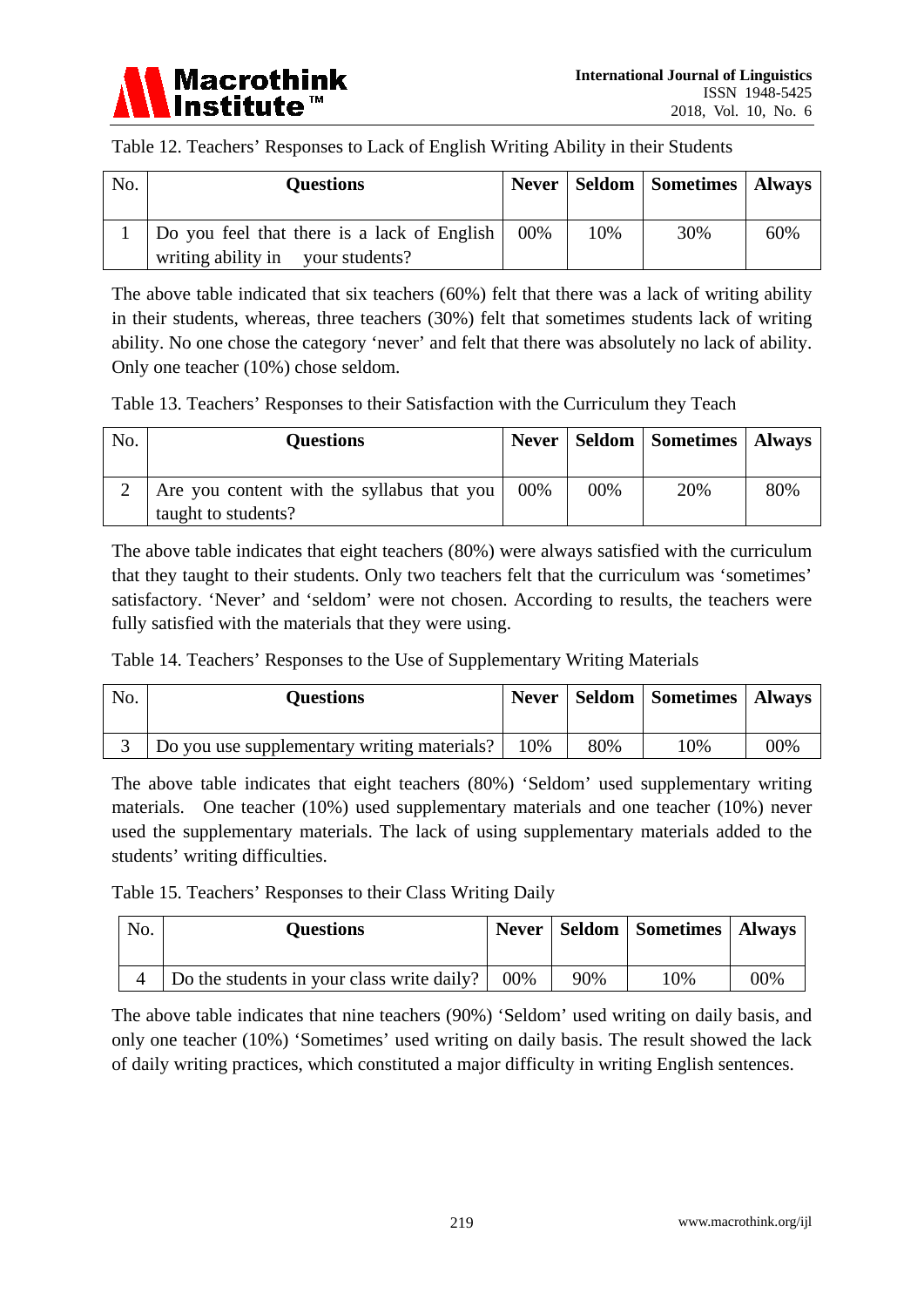

Table 16. Teachers' Responses to Time Limitation Effect on Concentration on Practicing Writing

| No. |      |      | <b>Questions</b>                     |  |      |     |     | <b>Never   Seldom   Sometimes   Always</b> |     |
|-----|------|------|--------------------------------------|--|------|-----|-----|--------------------------------------------|-----|
|     | Does | time | limitation affect                    |  | vour | 00% | 20% | 80%                                        | 00% |
|     |      |      | concentration on practicing writing? |  |      |     |     |                                            |     |

The above table indicates that eight teachers (80%) thought that time limitation was not 'always' a major factor in creating difficulties for students, but only 'sometimes'. The results indicated that teachers were not practicing enough, although they had enough time to do that. Only two teachers (20%) thought that time limitation 'seldom' affected writing activities.

Table 17. Teachers' Responses to whether their Students making Different Errors in their Writing

|              | <b>Questions</b>                          |     |     | Never   Seldom   Sometimes   Always |     |
|--------------|-------------------------------------------|-----|-----|-------------------------------------|-----|
| No.          |                                           |     |     |                                     |     |
| <sub>0</sub> | Do your students make different errors in | 00% | 00% | 10%                                 | 90% |
|              | their writing?                            |     |     |                                     |     |

In the above table, nine teachers (90%) indicated that students 'always' committed errors of different types when writing English sentences. Only one teacher (10%) indicated that students only 'sometimes' committed writing errors of different types.

Table 18. Teachers' Responses to whether the educational authority in your area provide training in teaching including writing

| No. | <b>Questions</b>                                                                                               |     | Never   Seldom   Sometimes   Always |     |
|-----|----------------------------------------------------------------------------------------------------------------|-----|-------------------------------------|-----|
|     | Does the educational authority in your area $\vert$ 100%<br>provide training in teaching including<br>writing? | 00% | 00%                                 | 00% |

In the above table, all teachers (100%) indicated that they had 'never' attended or participated in teaching training sessions. This was a major problem for the teachers and the learning teaching processes.

Based on these findings, it could be said that First Year Secondary School Students made the highest number of errors because of intralingual reasons. However, mother tongue interference was also a factor in committing many errors because of intralingual reasons. However, mother tongue interference was also a factor in committing many errors. The data obtained from the students' questionnaires also indicated that a number of them believed that the lack of writing activities and homework were always responsible for their weakness in writing English sentences.

The data attained from the students' questionnaire also indicated that many of them believed that the shortage of writing assignments and schoolwork were constantly accountable for their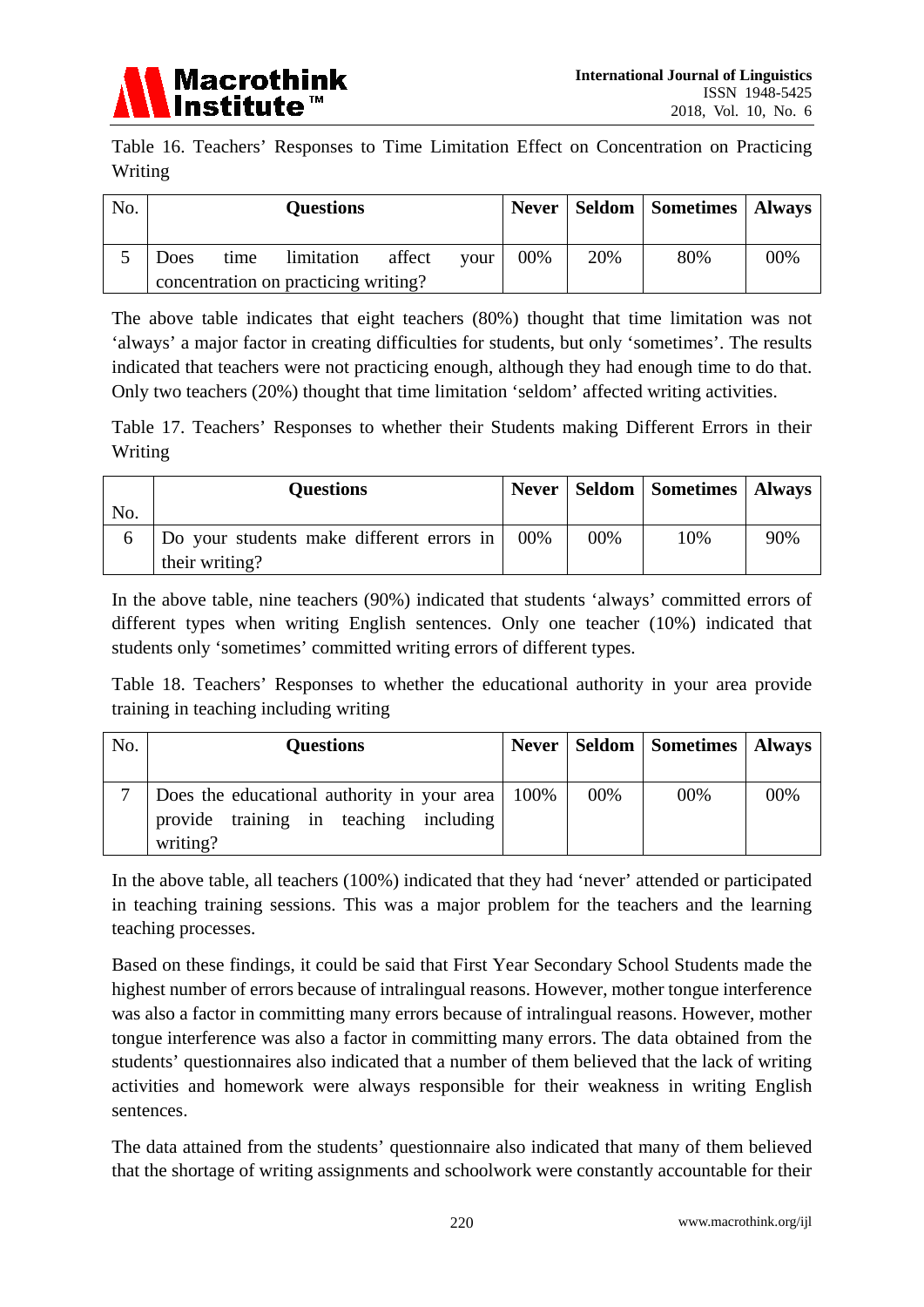

weakness in writing English sentences. The teachers' questionnaire results indicated that some believed that the school textbooks were satisfying, while few others believed that writing drills in the textbooks were not sufficient.

## **6. Recommendations and Conclusion**

#### *6.1 Recommendations*

The results of this research suggest some implications that are important to the English teachers. The participants' errors help teachers to identify the problematic areas of teaching and learning. Teachers can infer the awareness of the learners at certain stage and discover what is still to be learned. Furthermore, a tailor made course centered on occurrence of errors will permit the teacher to show these errors and to highlight more where the errors occurrence is higher.

Errors provide feedback. They tell teachers something about the effectiveness of their teaching techniques and show them what parts of the syllabus need further attention. Teachers should use teamwork in classes and get students to work in groups and practice together to develop their writing skills.

Teachers should increase the number of assignments of writing and encourage students to do a lot of writing activities in their free time. Teachers should also provide students with some well-defined sentence writing rules and some samples of their writings to compare them for correction and analysis. Teachers have to give more assignments in writing and encourage students to practice writing activities inside and outside of classrooms. Teachers should also provide students with some well- defined sentence writing rules and some samples of their writings to compare them for correction and analysis.

Error analysis method has been used to provide full picture of the strategies employed by learners not to fully eradicate students' errors. It intended to help teachers modifying their teaching techniques and approaches and be acquainted with the students learning strategies. Therefore, they should find means to assist learners in how to write properly through organizing their thoughts and put them in a logical manner.

Drawing attention to the difference between the native language and the target language may help students to write correct and well-formed English sentences. Teachers should meet periodically to talk about their experience in teaching writing and exchange their thoughts and ideas that would benefit both teachers and learners. Based on the findings and analyzing the data, here are some recommendations:

- Teachers should consider effective teaching strategies and development teaching materials that suit their learners.

- Teachers should assist students organize English sentences and the way their parts are connected with one another to form meaningful ones.

- Students should have more exposure to authentic writing that would help them write wellformed English sentences.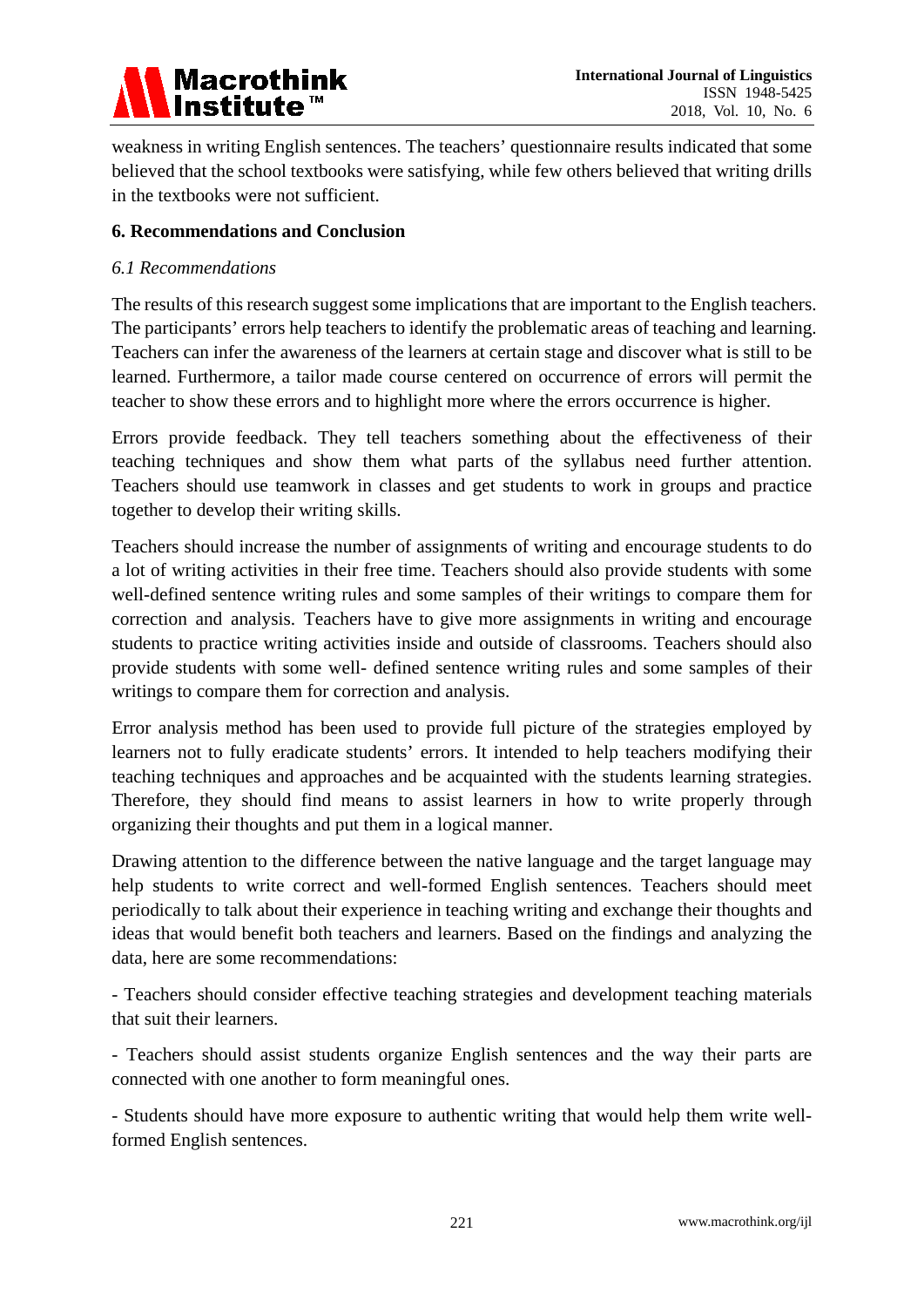

- The education authorities should provide training courses for teachers to enhance their teaching methods, techniques and strategies.

- Teachers should meet periodically to talk about their experience in teaching writing and exchange their thoughts and ideas that would benefit both teachers and learners.

## *6.2 Conclusion*

Writing in English is a difficult process. It is the fourth skill that follows listening, speaking and reading. Everyone can learn how to write after passing through speaking and reading skills.

The results of the research showed that First Year Secondary School students encountered difficulties in writing English sentences. These difficulties were due to many factors. First, the students' weak background knowledge and poor foundation (in Preparatory Schools). Second, instructional reasons such as high number of students in classrooms and time limitation. Third, the lack of appropriate techniques in teaching English sentences writing. These factors and others might lead to students' weakness in writing performance and negatively affected their motivation.

The results also revealed that students' writing difficulties were centered on subject-verb agreement, verb tense and form, plurality and the use of auxiliaries.

Focusing merely on grammar and sentence structure is not always the key to make students write perfectly. Students should have workshops focus on usage of writing techniques when they write English sentences, i.e. how to use parts of speech such as subject, verb, and complement correctly.

## **Appendix 1: Students' Questionnaire**

The following are common statements about your viewpoint concerning writing difficulty. Choose the statement that relate to your opinion.

العبارات التالیة جمل عامة حول رأیك نحو صعوبة الكتابة. أختر الجملة ذات العلاقة برأیك

The difficulty of writing English sentences lies in:

|                |                                                                                  | <b>Never</b> | Seldom Sometimes | <b>Always</b> |
|----------------|----------------------------------------------------------------------------------|--------------|------------------|---------------|
|                | طرق تدريس مهارة The teaching method in writing<br>الكتابة                        |              |                  |               |
|                | The textbook<br>المقرر الدراسي                                                   |              |                  |               |
|                | قلة<br>3 Lack of writing activity and homework.<br>الأنشطة الكتابية<br>والواجبات |              |                  |               |
| $\overline{4}$ | Not understanding the<br>grammar rules.<br>عدم فهم قواعد اللغة.                  |              |                  |               |
| 5              | Not understanding the<br>mechanics of writing. عدم فهم                           |              |                  |               |

تكمن صعوبة كتابة الجمل باللغة الإنجلیزیة في: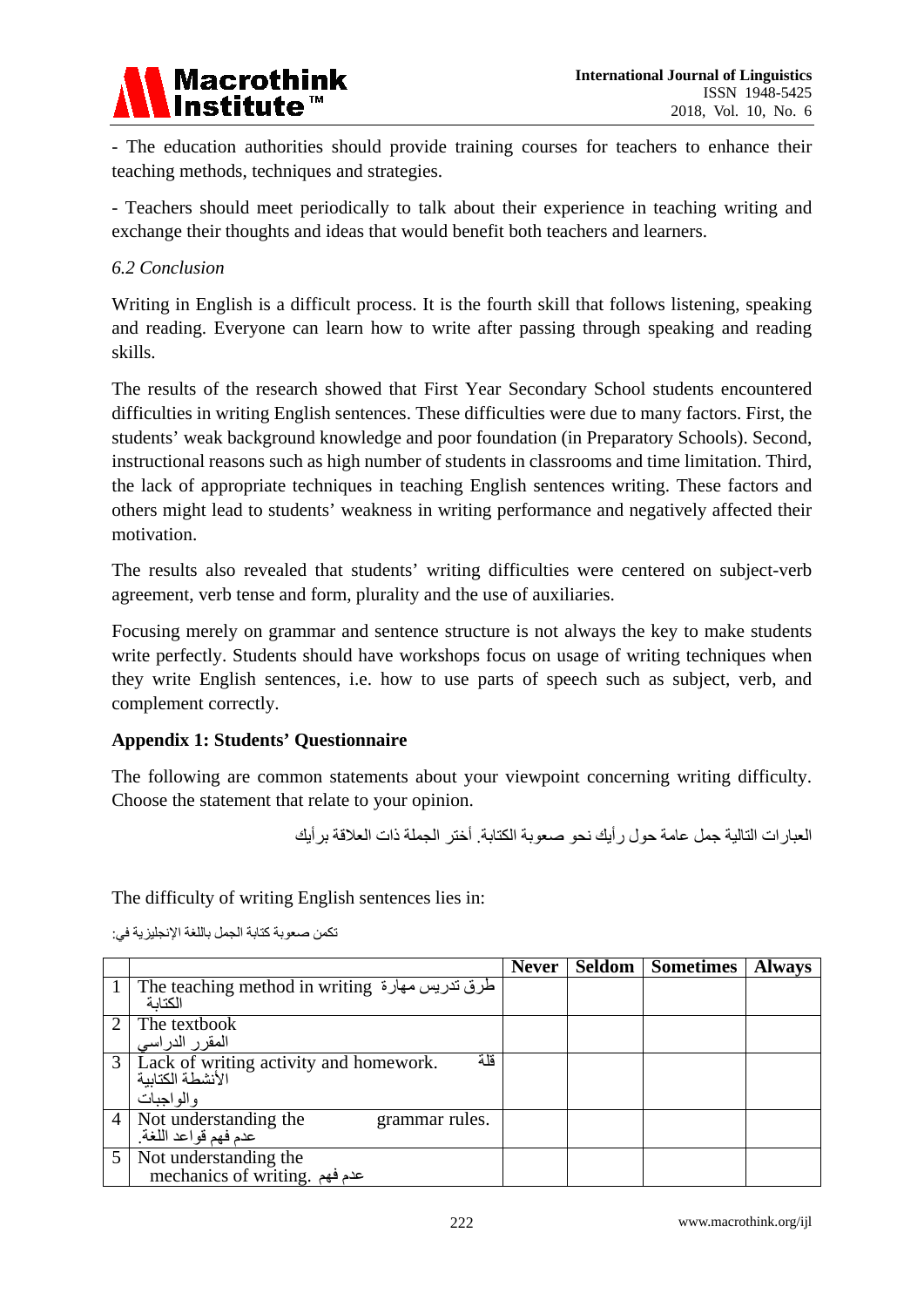

|                | الكتابة<br>اسس                              |  |  |
|----------------|---------------------------------------------|--|--|
|                | Mother tongue interference<br>تدخل لغة الأم |  |  |
| $\overline{ }$ | Lack of motivation<br>قلة الحافر            |  |  |
|                | Lack of vocabulary<br>قلة المفر دات         |  |  |

### **Appendix 2: Teachers' Questionnaire**

The following is a questionnaire regarding your attitude and viewpoints towards your students' ability in forming correct English sentences. Your participation is valued and will be used to develop English writing and teaching methods at the secondary level.

Tick the most appropriate box

|                |                                                  | <b>Never</b> | Seldom | <b>Always</b> | <b>Sometimes</b> |
|----------------|--------------------------------------------------|--------------|--------|---------------|------------------|
|                | Do you feel that there is a lack of English      |              |        |               |                  |
|                | writing ability in your students?                |              |        |               |                  |
| $\overline{2}$ | Are you content with the syllabus that you teach |              |        |               |                  |
|                | to students?                                     |              |        |               |                  |
| 3              | Do you use supplementary writing materials?      |              |        |               |                  |
| 4              | Do the students in your class write daily?       |              |        |               |                  |
| 5              | Does lack of time affect your concentration on   |              |        |               |                  |
|                | writing?                                         |              |        |               |                  |
| 6              | Do your students make different errors in their  |              |        |               |                  |
|                | writing?                                         |              |        |               |                  |
|                | Does the educational authority in your area      |              |        |               |                  |
|                | provide training in teaching including writing?  |              |        |               |                  |

#### **References**

Abderrazzag, S. (2010). The Effects of Anxiety on Students" Achievement: The Case of Third Year LMD Students, Department of English, University of Constantine. Dissertation Submitted to The Department of Foreign Languages in partial fulfilment of The Requirements for The Degree of MASTER (LMD) Sciences of Language.

Al-Buainain, H. (2007). Researching Types and Causes of Errors in Arabic Speakers' Writing. Midraj, S., Jendli, A., & Sellami (Eds.) Research in ELT Context. (pp. 195-224) (2007). UAE.

Ancker, W. (2000). Forum English Teaching. Vol. 38. No. 4 (pp. 20-25). https://doi.org/10.5430/wjel.v3n2p10

Bahri, S and Sugeng, B. (2008). Difficulties in Writing in Vocabulary and Grammar of the Second Year Students SMPN I Selong East Lambok West NUSA Tenggara in the School Year 2008/2009. Retrieved from http:**//**journal**.**uny**.**ac**.**id**/**index**.**php**/**joe**/**arabic. https://doi.org/10.29408/edc.v4i2.49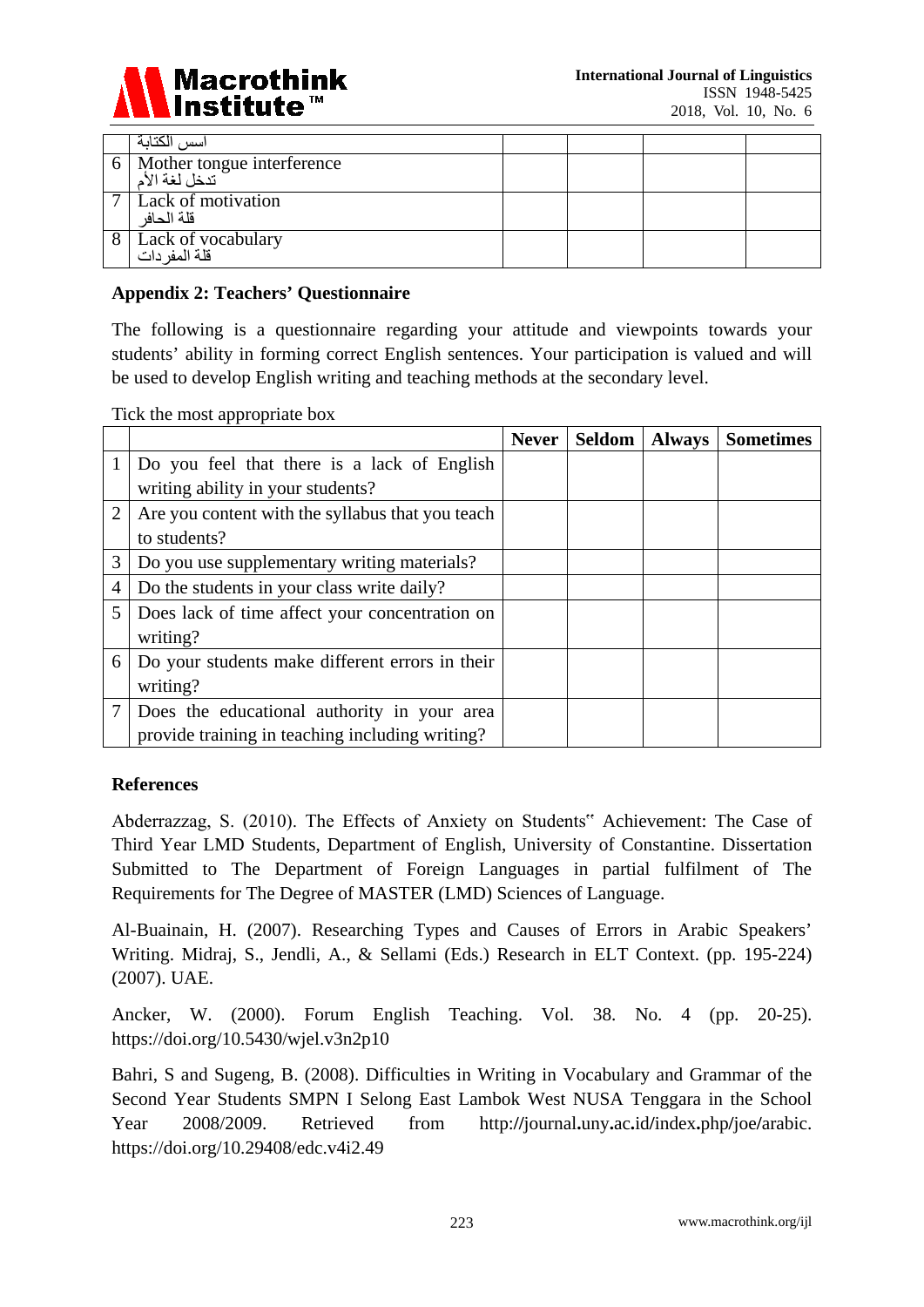

Bain, M. (2006). Language Education and Bahamian Student' Composition. College of the Bahamas Research Journal Volume XIII. Retrieved from http://www.njas.helsinki.fi/pdf-files/vol15num1/akande.pdf

Brown, H. D. (2007). Principles of Language Learning and Teaching.  $5<sup>th</sup>$  ed., Longman, New York.

Cook, V. (1991). Second Language Learning and Language Teaching. London: Edward Arnold.

Corder, S. P. (1967). The significance of Learner's Errors. *International Review of Applied Linguistics, 9*, 147-159. https://doi.org/10.1515/iral.1967.5.1-4.161

Corder, S. P. (1973). Introducing Applied Linguistics. Harmondsworth: Penguin Education.

Corder, S. P. (1975). Error Analysis, Interlanguage and Second Language Acquisition. Cambridge University Press for the English Teaching information Center. https://doi.org/10.1017/S0261444800002822

Corder, S. P. (1981). Error Analysis and Interlanguage. Oxford University Press.

Crystal, D. (1999). The future of English: A Welsh perspective. Paper presented at the 33rd Annual TESOL Convention, New York, N.Y.

Dagdg, et al. (2002). The Use and Evaluation of a Sound out and Error only sound out Procedure on Spelling Performance. *International Journal of Special Education, 17*(2), 92-98. Retrieved January 10, 2010 from http:www.internationalsped.com/documents/

Dulay, H. & Burt, M. (1973). Should we teach children syntax? *Language Learning, 23*, 245-258. https://doi.org/10.1111/j.1467-1770.1973.tb00659.x

Dulay, H., Burt, M., & Krashen, S. (1982). Language Two. New York: Oxford University Press.

Ellis, R. (1994). The Study of Second Language Acquisition. Oxford: Oxford University Press.

Ellis, R. (2003). Task-based Language Learning and Teaching. Oxford: Oxford University Press.

Erdogan, V. (2005). Contribution of Error Analysis to Foreign language Teaching, 1(2). https://doi.org/http://www.turkofoni.org/Files/contribution-of-

Error-analysis-to-foreign-language-teaching-vac-de-erdo-an-mers-n-un-200.pdf

French, G. (1949) Common errors in English: their cause, prevention and cure. London: Oxford University Press

Gass, S., & Selinker, L. (1983). Language Transfer in Language Learning. Newbury House.

George, H. V. (1972). Common Errors in Language Learning. Rowley, Mass. Newbury House.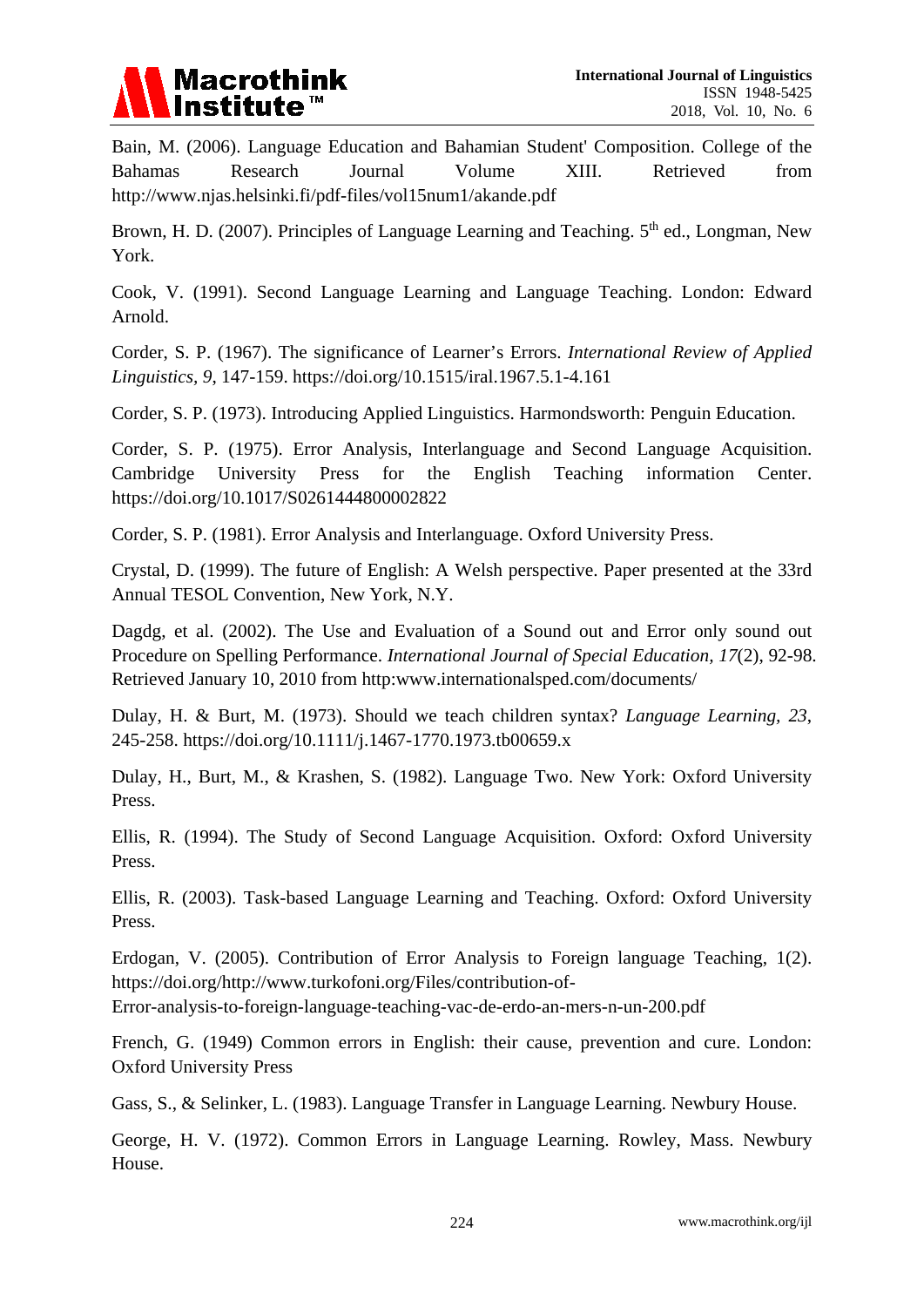

Hourani, T. Y. (2008 ). An Analysis of the Common Grammatical Errors in the English Writing made by 3rd Secondary Male Students in the Eastern Coast of the UAE. A Dissertation Submitted to the Institute of Education of the British University in Dubai.

James, C. (1980). Contrastive Analysis, Applied Linguistics and Language Study. Longman.

James, C. (1998). Errors in Language Learning and Use. London, Longman.

Krashen, S. (1981). Second Language Acquisition and Second Language Learning. Pergamon.

Mohamed, M. (2012). The importance of Error Analysis in the Learners' writing Skills. The Case of First Year Students at Biskra University. Master Degree Dissertation. Mohamed Khider University, Biskra.

Nickel, G. (1971). Problems of Learners' Difficulties in Foreign Language Acquisition. *IRAL, 9*, 219-227. https://doi.org/10.1515/iral.1971.9.3.219

Penwarden, R. (2014). Descriptive Research: Defining your Respondents and Drawing Conclusions. A Survey Monkey Product.

Prescott, P. A., & Soeken, K. L. (1989). The Potential Uses of Pilot Work: Nursing Research, 38(1).

Raimes, A. (1983). Techniques in Teaching Writing. Oxford: Oxford University.

Richards, J. C. (1971). Error Analysis and Second Language Strategies. *Language Sciences, 17*, 12-22.

Richards, J. C. (1974). Error Analysis. London, Longman.

Robinson, P. J. (1988), 'A Hallidayan framework for vocabulary teaching: an approach to organizing the lexical content of an EFL syllabus'. *IRAL. 26*(3), 229-238. https://doi.org/10.1515/iral.1988.26.3.229

Schachter, J. (1974). An Error in Error Analysis. *Language Learning, 24*, 205-214. https://doi.org/10.1111/j.1467-1770.1974.tb00502.x

Scott, M., & Tucker, J. R. (1974). Error analysis of the errors in the written English language strategies of Arab students. *Language Learning, 24*(1), 69-98. https://doi.org/10.1111/j.1467-1770.1974.tb00236.x

Selinker, L. (1969). Language Transfer. *General Linguistics, 9*, 67-92.

Tan, H. (2001). A Study of EFL Learners' Writing Error and Instructional Strategies. Retrieved November 6, 2009, from http:/ir.lib.ksu.edu.tw:8080/dspace/bitstream

Tizon, M. N. (2014). Error analysis of LSU students" written composition. Retrieved from http://lsu.edu.ph/institutional\_research\_office/publications/vol.15no.5/4.html